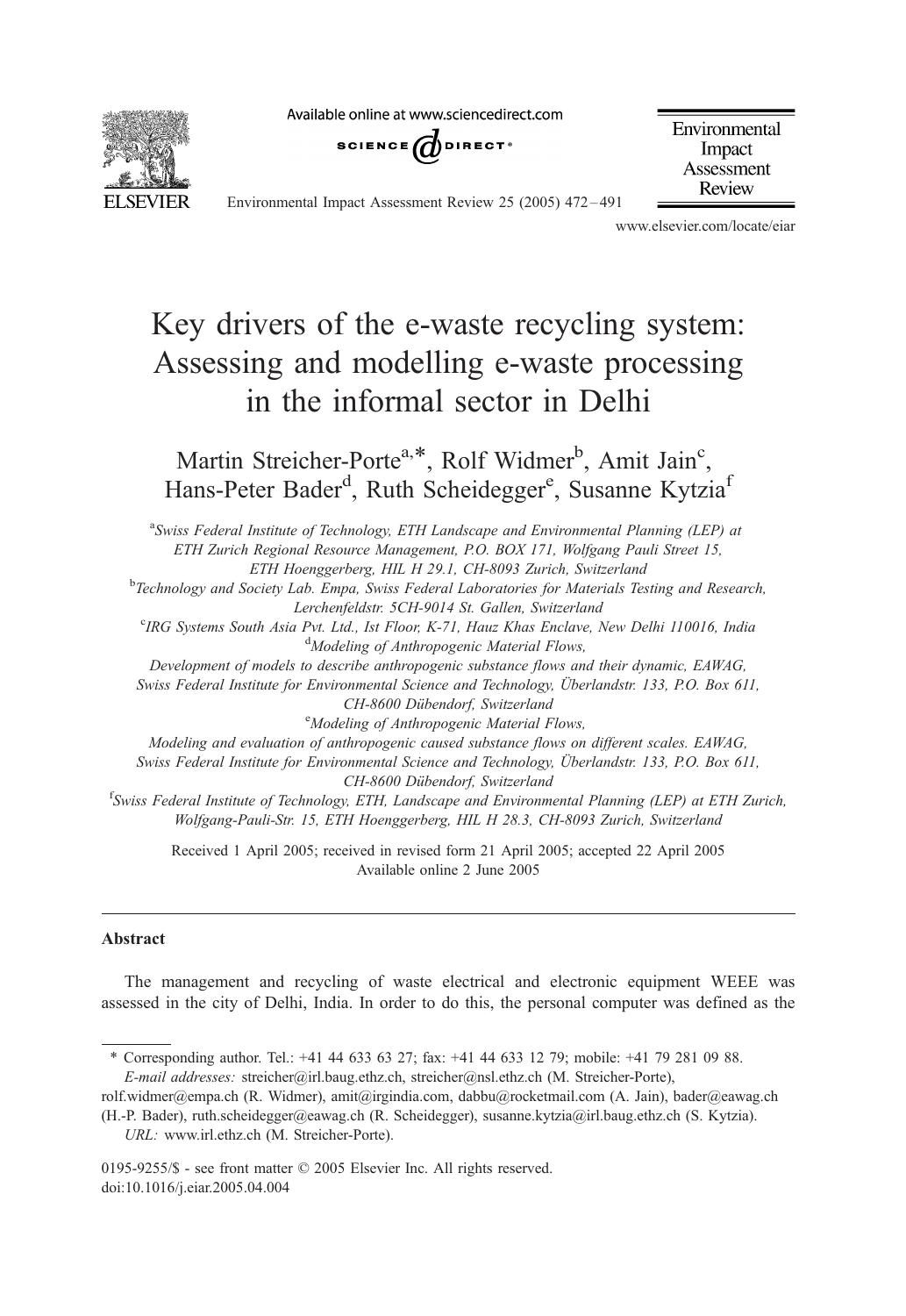tracer for which a model was designed. The model depicts the entire life cycle of the tracer, from production through sale and consumption—including reuse and refurbishment—to the material recovery in the mainly informal recycling industry. The field work included interviews with the relevant stakeholders, transect walks and literature study, which was followed by a softwaresupported material flow analysis (MFA) of the whole life cycle chain of the tracer item. In addition to the MFA, several economic aspects of the recycling system were investigated. The study revealed that the life span of a personal computer has considerable influence upon the system, most notably in the following two aspects: (i) a prolonged life span creates value by means of refurbishing and upgrading activities, and (ii) it slows down the flow rate of the whole system. This is one of the simplest ways of preventing an uncontrolled increase in environmentally hazardous emissions by the recycling sector. The material recovery of the system is mainly driven by the precious metal content of personal computers. A first estimate showed that precious metal recovery contributes to over 80% of the personal computer materials' market value, despite the small quantity of them found in computers.

 $\odot$  2005 Elsevier Inc. All rights reserved.

Keywords: Material flow analysis; Informal sector; E-waste recycling; WEEE; Developing countries; Countries in economic transition; Personal computer; Upgrading and refurbishing

# 1. Introduction

## 1.1. Situation and problem description

Electronic waste, e-waste or waste electronic and electrical equipment (WEEE) can be considered a danger to human and the environment. The directive from the European Union on the restriction of the use of certain hazardous substances in electrical and electronic equipment intends to contribute to the protection of human health and the environmentally sound recovery and disposal of waste electrical and electronic equipment by means of these restrictions. "Member States shall ensure that, from 1 July 2006, new electrical and electronic equipment put on the market does not contain lead, mercury, cadmium, hexavalent chromium, polybrominated biphenyls (PBB) or polybrominated diphenyl ethers (PBDE)."  $(EC, 2002a)$  $(EC, 2002a)$ .

E-waste is a generic term embracing various types of electronic equipment. According to the definitions in the directive of the Parliament and European Union Council on waste electrical and electronic equipment, WEEE can be subdivided into the ten different categories listed in [Table 1.](#page-2-0) The categories "IT and telecommunications equipment" and "consumer equipment" constitute e-waste ([EC, 2002b\)](#page-16-0).

In the former 15 European Union member countries (EU15) the amount of WEEE produced varied between 3.3–3.6 kg per capita for the period 1990–1999 and has been projected as 3.9–4.3 kg per capita for the period 2000–2010 ([EEA, 2003\)](#page-16-0). According to this study (which assessed only five appliances: refrigerators, personal computers, televisions, photocopiers and small household appliances), this amount covers only 25% of the whole WEEE stream of the EU15. Hence, these numbers correspond to other estimates of total WEEE amounts, which range between 14 ([Keynote, 2003\)](#page-17-0) and 20 kg per capita (estimated by AEA, cited in [Enviros, 2002\)](#page-16-0). The amount of WEEE generated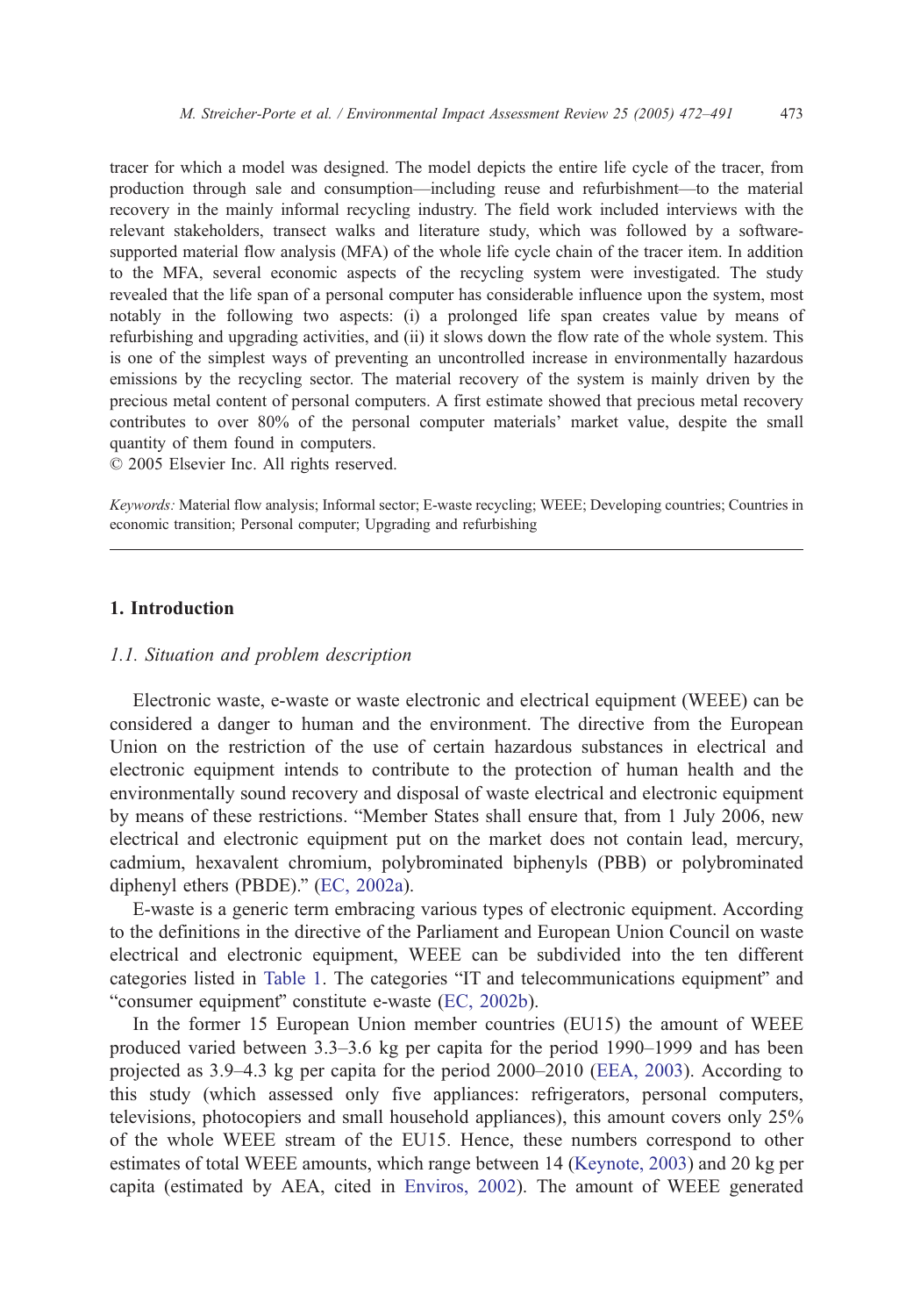|                | Large household appliances                                                                      |
|----------------|-------------------------------------------------------------------------------------------------|
| 2              | Small household appliances                                                                      |
| 3              | IT and telecommunications equipment                                                             |
| $\overline{4}$ | Consumer equipment                                                                              |
| 5              | Lighting equipment                                                                              |
| 6              | Electrical and electronic tools (with the exception of large-scale stationary industrial tools) |
| 7              | Toys, leisure and sports equipment                                                              |
| 8              | Medical devices (with the exception of all implanted and infected products)                     |
| 9              | Monitoring and control instruments                                                              |
| 10             | Automatic dispensers                                                                            |

WEEE categories according to the EU directive on WEEE

<span id="page-2-0"></span>Table 1

constitutes one of the fastest growing waste fractions, accounting for 8% of all municipal waste ([The Economist, 2005\)](#page-17-0).

Although the per capita waste production in populous countries like China and India is still relatively small (estimated  $\leq 1$  kg per capita and year), these countries are already huge producers of WEEE. These countries tend to also have the fastest growing markets for electrical and electronic equipment (EEE), ones that are far from saturation. From 1993 to 2000, the number of PC users in China increased 1052% whilst the average growth throughout the world was much lower at 181%. During the same period, India showed an increase of 604%. From 1996 to 2002, the number of mobile phone users in China rose to 200 million ([LRD, 2005\)](#page-17-0).

Due to these developments, countries like India face a fast increasing load of WEEE originating both inland and through illegal imports. For emerging economies these material flows offer a business opportunity. The backlog demand of EEE in developing countries as well as the lack of national regulation and/or lax enforcement of existing laws promotes the growth of a semi-formal or informal economy. An entire new economic sector revolves around trading, repairing and regaining materials from redundant electronic devices. It provides a living for the urban and rural poor, but causes severe risks for humans and the local environment. For some of the densely populated regions poorly controlled WEEE recycling with extremely risky techniques is a grim reality. Most of the participants in this sector are not aware of the risks, do not know of better practices or simply have no access to investment capital to finance profitable improvements.

# 1.2. Environmental impact assessment and material flow studies for information technologies

Environmental impacts of information technologies have been assessed on various scales. A first group of studies discussed and evaluated how Information and Communication Technologies (ICT) change national economies and societies. These studies covered indirect as well as direct effects of the services provided by ICT industries on the natural environment ([Allenby, 2004\)](#page-15-0) and discussed the rebound effect of the ongoing change ([Binswanger, 2001\)](#page-16-0). [Gleiber et al. \(2005\)](#page-16-0) investigated the direct and indirect impacts of Information Technology (IT) including the consumption of resources and energy during the production and use of ICT products.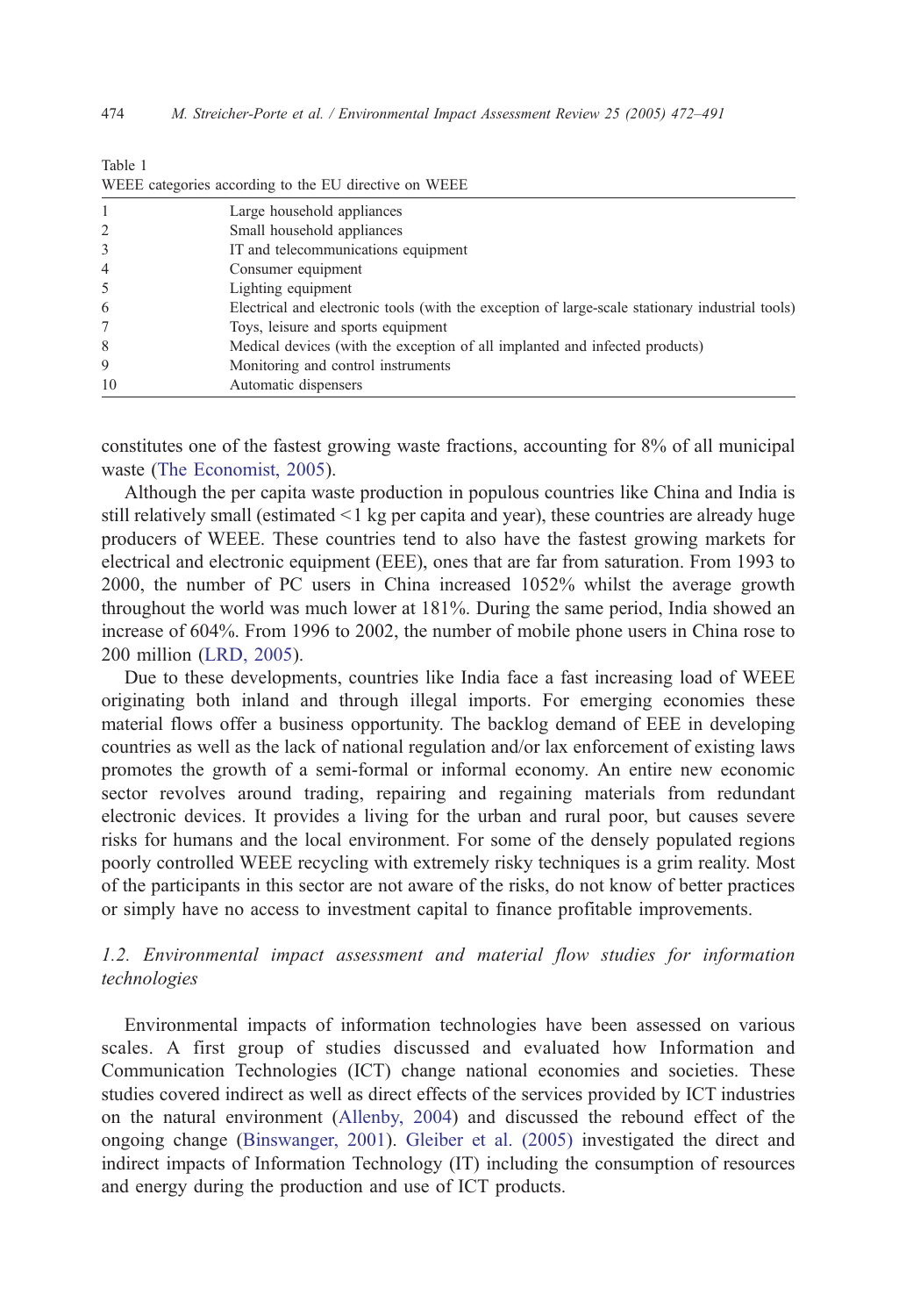A second group of studies evaluated the effect of changing entire systems for providing certain services. [Hischier and Reichart \(2003\)](#page-16-0) compared the environmental impacts related to reading a printed newspaper to the impacts related to reading an online version and related to watching news on television. [Matthew and Hendrickson \(2002\)](#page-17-0) analyzed different systems of distributing consumer goods.

The third group of studies investigated the life cycle of individual electronic products or components of EEE (e.g. [Anders et al., 2004; Alonso et al., 2003; Vehlow et al., 2003\)](#page-15-0). Hilty et al. assessed the future impacts of pervasive computing on health and the environment ([Hilty et al., 2003\)](#page-16-0). A major finding was that, due to continually increasing innovation cycles and material throughputs, electronic products are increasingly being thrown away which in principle could still be considered functionally sound.

The last category of studies however, focuses on the end of the life cycles of electronic products and the management of electronic waste on national or international scales. ICT equipment is representative of other EEE. This research supported the development of strategies to manage and recycle WEEE. A comprehensive report of the material flow of 17 EU countries and the EU15 (countries having been EU members longer) has been executed by the European Environmental Agency ([EEA, 2003\)](#page-16-0). An assessment methodology was developed in order to estimate the quantities of WEEE generated during the period from 1990–1999. By applying different algorithms for the life span of appliances' future WEEE streams were extrapolated for the period 2000–2010. From this data the emissions of dangerous substances was estimated. AEA Technology Environment compiled a comprehensive and detailed report on the medium composition of WEEE and hazardous waste ([Ogilvie, 2004\)](#page-17-0). The report on a WEEE demonstration project carried out in 1999 and 2000 in the US state of Minnesota ([Minnesota Office of Environmental and](#page-17-0) Assistance, 2001) stated that voluntary partnerships for the collection of EEE and product responsibility shared between the private and public sectors create opportunities to prevent the disposal of WEEE in municipal waste.

The Technology and Society Laboratory at the Federal Institute for Materials Testing and Research ([www.empa.ch/tsl\)](http:www.empa.ch/tsl) is currently conducting a study of the situation of WEEE recycling in three selected regions in developing countries. The overall project aim is to reduce hazards without reducing the attractiveness of the WEEE recycling business. This implementation-oriented project has been scientifically complemented by two master theses both dealing with the pilot region in India: [Sinha \(2004\)](#page-17-0) compared the recycling of e-waste in Switzerland as one of the very few countries with long-term experience in managing e-waste with India, which handles huge amounts of imported e-waste, but is continually experiencing problems. [Steiner \(2004\)](#page-17-0) focused on a spatial risk assessment of the burning of copper cables, which is an important process in WEEE recycling.

Toxics Link, a non-governmental organization (NGO) active on the supervision of harmful and hazardous substances in India, has published several reports on the matter of WEEE recycling in Delhi and Chennai including an estimate of material flow, a toxicological overview as well as an analysis of the economics of WEEE processing ([ToxicsLink, 2003, 2004\)](#page-17-0).

Many assessments focus on the environmental and economic evaluation of industrial processes or the activities of sectors of an industry. This paper in contrast focuses on the assessment of the informal sector of the recycling industry in Delhi. The goal of this study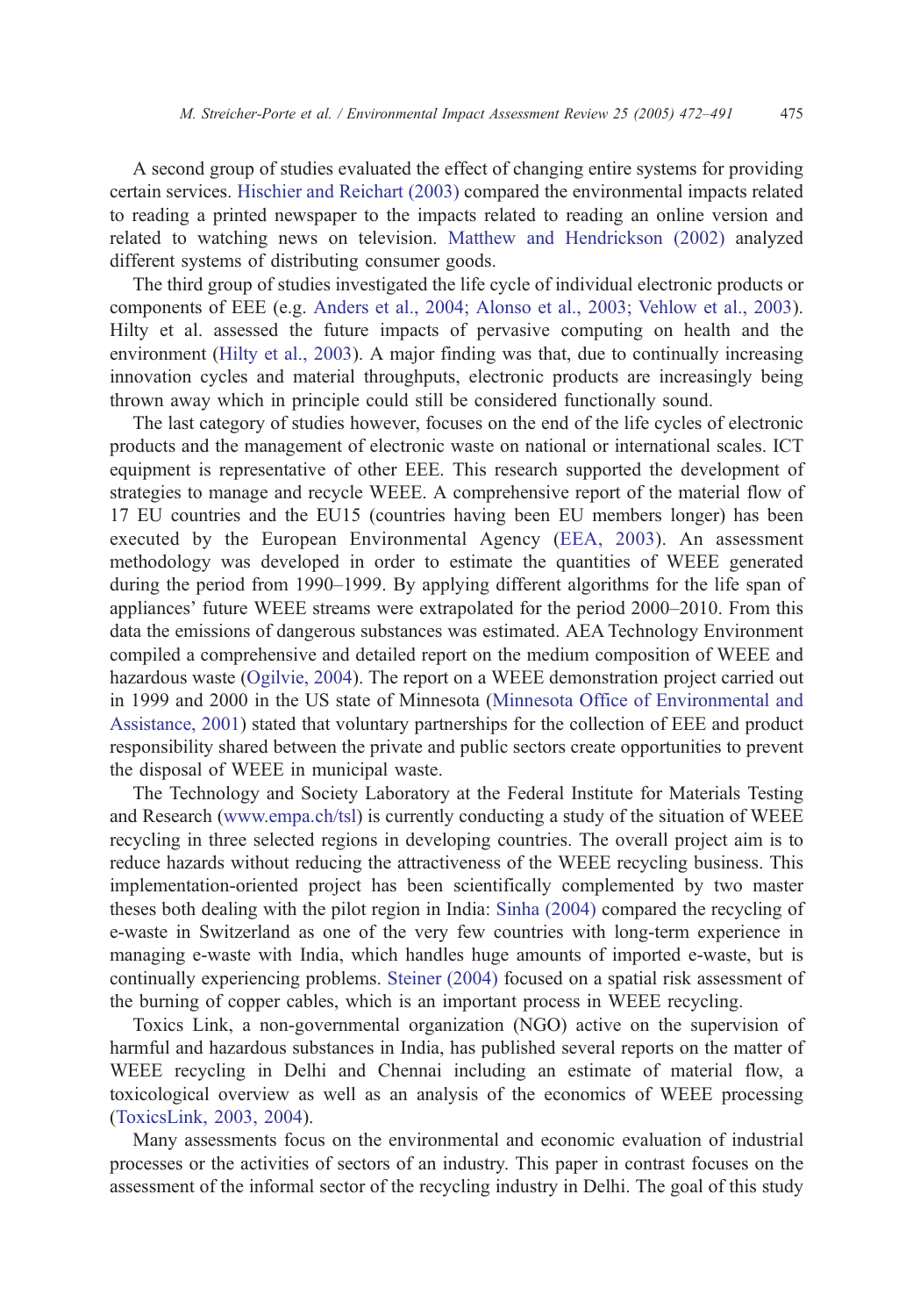is to identify key drivers within the WEEE managing system. Which factors influence (i) the establishment of an informal industry and (ii) maintain such a highly inefficient system? The challenge that would really improve this situation is to prevent pollution without taking away the income from the local population.

## 2. Methods

The method applied to support the material and substance flow management in the waste and especially the e-waste sector of third world countries is the Material Flow Analysis (MFA). Material Flow Analysis is a generic term for analyses of matter flows (chemical elements, compounds, materials or commodities) which are based on material balancing representing the law of material conservation. In general, three different types of MFA have been presented in recent literature: (i) Substance Flow Analysis (SFA), which is primarily used to relate critical emissions of substances to processes, products and material inputs in the system ([Baccini and Brunner, 1991;](#page-15-0) Baccini, 1996 and Bader, 1996; [Van der](#page-18-0) Voet, 1996; Graedel et al., 2002; Spatari et al., 2003; Vexler et al., 2004); (ii) Processbased Material Flow Analysis, which is primarily used to analyze specific questions of resource and waste management (Baccini, 1996 and [Bader and Baccini, 1996; Bringezu,](#page-15-0) 2000a) and (iii) Industry-based MFA, which is a tool to assess the environmental impact of economic development by analyzing the total material throughput of a system ([Adriaanse](#page-15-0) et al., 1997; Bringezu, 2000b; Matthews et al., 2000; Daniels and Moore, 2002; Daniels, 2002).

In this study, a process-based Material Flow Analysis is applied. This choice of method is motivated by its ability to link material flows (resources as well as waste) to consumer needs, economic structures or technological development (Müller, 1998; Kohler et al., 1999; Redle, 1999; Faist, 2000; Hendriks et al., 2000; Faist et al., 2001; Hug and Baccini, 2002). Process-based MFA studies deliver indicator values for a system's characteristics (e.g. recycling rates), performance (e.g. resource efficiency, rates of resource depletion) and impacts (e.g. range of available resource deposits or landfill capacities). As the method focuses on system comprehension rather than on environmental impact assessment, it is apt to reveal options for future development at an early stage of decision making.

This method taps to its full potential by applying a mathematical formulation and modelling as suggested by [Baccini and Bader \(1996\).](#page-15-0) In the last 10 years this mathematical MFA has been applied in numerous studies in different fields: [Zeltner et](#page-18-0) al. (1999), Real (1998), Binder et al. (2001), Sörme (2003), Hedbrant (2003), Van der Voet et al. (2000), Hug et al. (2004), Bader et al. (2003), Bader et al. (2005), Müller et al. (2004), Johnstone (2001), Kohler et al. (1999), Schmid et al. (2004 a,b), [Kwonpongsagoon](#page-17-0) et al. (2005) and others and ongoing works, respectively.

Furthermore, process-based MFA can be used as starting point for a joint evaluation of physical and economic characteristics of industrial systems ([Kytzia et al., 2004; Kytzia and](#page-17-0) Nathani, 2004). The corresponding method, called Economically Extended MFA (EE-MFA), builds upon the similarities between process-based MFA and (economic) Input Output Analysis (IOA). If applied to analyze industrial systems, both methods describe flows of commodities between the various producing and consuming sectors within an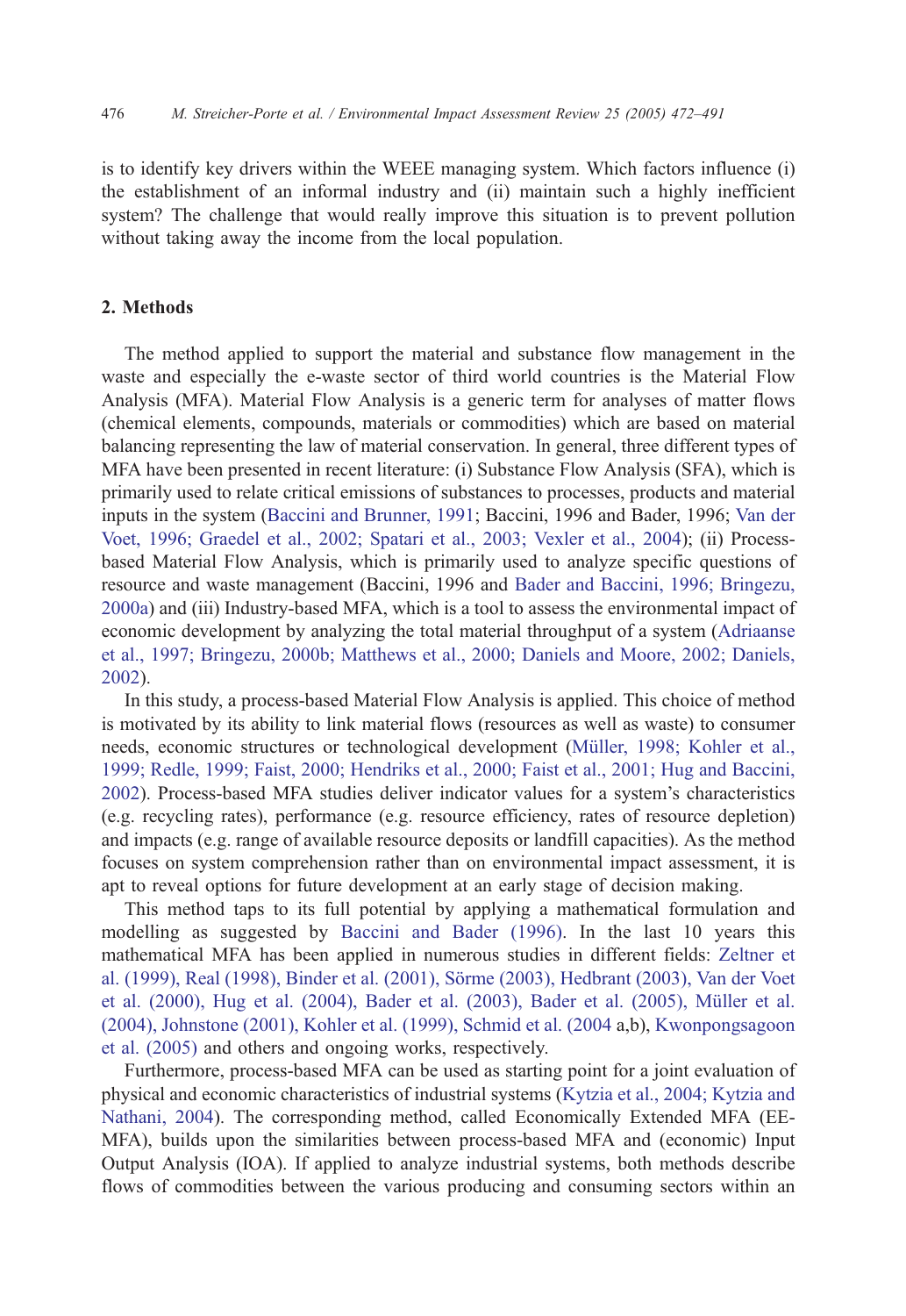economy over a stated period of time ([Leontief, 1966; Miller and Blair, 1985; Duchin,](#page-17-0) 1998). If each flow in a process based MFA is multiplied with its market price, the result can be interpreted as a kind of IOA, neglecting some conventions normally used in input output economics but following its basic principles. For example: the surplus gained by the sales of refurbished electrical items minus the payment for second hand or broken items and intermediates, is the value added created by the refurbishment industry. From point of view of input output economics, however, the process based MFA can be interpreted as a physical input output model and incorporated in a Leontief price model ([Duchin, 1992\)](#page-16-0). For example: the physical input output coefficients can be used to relate the product prices (e.g. for refurbished computers) to the prices of value added (e.g. wages per hour).

In this study a first outline was drawn suggesting how such a method could be applied to an informal recycling sector such as the one in Delhi, the capital of India. The national capital territory is spread over an area of  $1485 \text{ km}^2$ , which also forms the physical system border of the model applied in this study. The city of Delhi borders in the west on the state of Haryana, in the east on Uttar Pradesh.

Solid waste management and recycling are organized by an informal industrial sector. Approximately 85,000 people are estimated to work in this sector, a lot of whom are immigrants from other Indian states such as West Bengal, Bihar or Uttar Pradesh, and neighbouring countries such as Bangladesh ([Datta, 1997](#page-16-0) in [Agarwal et al., 2005](#page-15-0) and [Agarwal et al., 2005\)](#page-15-0).

For this study the tracer item chosen was the personal computer (PC). A tracer item in this context stands for an electrical or electronic item which is surveyed along its whole life span, from the cradle to the grave. The definition of one tracer item PC represents all sorts of PCs. As the study focuses on the investigation of the years 1996–2003, a PC from that generation includes a processing unit of a standard PC terminal, a cathode ray tube (CRT) monitor, keyboard and mouse, and a printer and weighs on average 27.2 kg (Table 2). [MCC \(1996\)](#page-17-0) calculated the average weight of a PC as 60 lb, which correlates with the above mentioned number. Reliable statistics of sales data, measurable recycling practices and the high dynamics in the information technology sector were reasons for the decision to use the PC as a tracer.

The assessment strategy followed a certain order: first players and stakeholders of the WEEE recycling stream were identified including importers, producers/manufacturers, consumers, traders, (individual households and the business sector), repair shops, dissemblers, scrap dealers and dismantlers. After establishing a rough system model, we decided on the assessment methodology. With transect walks and semi-structured interviews the different recycling processes were identified and described in detail, including photo documentation. Secondly, semi-structured interviews were carried out subsequently with the relevant stakeholders mentioned above. As some of the recyclers

Table 2

Fractions and medium weight of a personal computer ([Atlantic Consulting and IPU, 1998; IRGSSA, 2004\)](#page-15-0)

| Tracer item PC | Control unit (CPU) | Monitor | Keyboard and mouse | Printer | Total  |
|----------------|--------------------|---------|--------------------|---------|--------|
| Total in grams | 8380               | 12.106  | 180                | 5490    | 27,156 |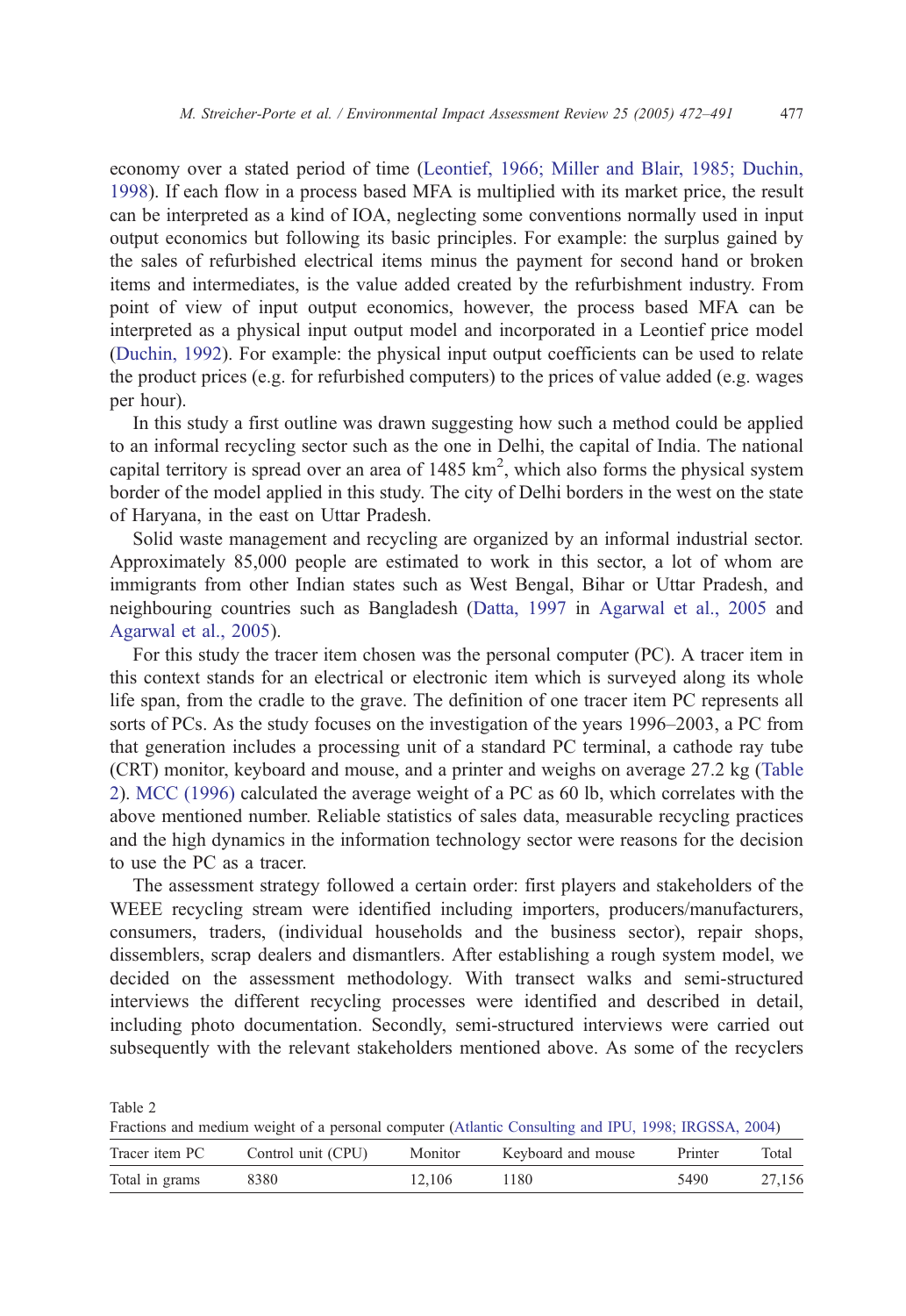<span id="page-6-0"></span>Table 3 Time series for the PC market saturation in India [PCs/1000], the resulting annual growth and the shipment of new PCs

| Year | PCs/1000 | Population    | India      |              |           | Delhi     |              |         |
|------|----------|---------------|------------|--------------|-----------|-----------|--------------|---------|
|      |          | India         | PC base    | <b>Sales</b> | Growth    | Base      | <b>Sales</b> | Growth  |
| 1996 | 0.7      | 934,300,000   | 650,000    | 600,000      |           | 160.000   | 150,000      |         |
| 1997 | 1.4      | 949,900,000   | 1.330,000  | 800,000      | 680,000   | 330,000   | 200,000      | 170,000 |
| 1998 | 2.1      | 965,600,000   | 2,030,000  | 1,000,000    | 700,000   | 510,000   | 250,000      | 180,000 |
| 1999 | 3.1      | 981.300.000   | 3,040,000  | 1.400,000    | 1.010.000 | 760,000   | 350,000      | 250,000 |
| 2000 | 4.5      | 997,000,000   | 4,490,000  | 1,740,000    | 1,450,000 | 1,120,000 | 440,000      | 360,000 |
| 2001 | 6.3      | 1,012,400,000 | 6.380,000  | 1,800,000    | 1,890,000 | 1,600,000 | 450,000      | 470,000 |
| 2002 | 8        | 1.027.600.000 | 8,220,000  | 2.430,000    | 1,840,000 | 2.060,000 | 610,000      | 460,000 |
| 2003 | 9        | 1,043,500,000 | 9,390,000  | 3,300,000    | 1,170,000 | 2,350,000 | 830,000      | 290,000 |
| 2004 | 11       | 1,060,000,000 | 11,660,000 |              | 2,270,000 | 2,920,000 |              | 570,000 |

For all these figures a constant share of 25% for Delhi is assumed, rounded off at a 10,000 ([MAIT, 2003, 2004;](#page-17-0) Census of India, 2001).

operate illegally, the assessment team had to interview them often in a totally casual manner and compile the information thereafter. Thirdly the assessment included the calculation of published and unpublished data from producers and manufacturers' associations.

To estimate quantities of PCs in Delhi a simplified calculation was used, as explained in the following two steps.

- 1. The MAIT ([Manufacturers' Association of Information Technology India 2004\)](#page-17-0) published data which give an overview of PC market penetration over the period 1996– 2004 for all of India and for Delhi (Table 3).
- 2. We assumed obsolescence time by applying a very simple model and calculated the resulting quantities for scrap PCs: PCs shipped to the market (sales in Table 3) entirely and suddenly drop out, for instance, after 5 or 7 years. Hence, the number of obsolete PCs in 2003 equals the sales in 1998 (5 years earlier) and 1996, respectively, (7 years

| Scrap PCs in Delhi (2003)            | Obsolete after years |         |
|--------------------------------------|----------------------|---------|
|                                      |                      |         |
| Local PCs                            | 250,000              | 150,000 |
| Imported PCs                         | 133,000              | 133,000 |
| Grand total                          | 383,000              | 283,000 |
| Total number of PCs dismantled/day   | 1277                 | 943     |
| Scrap mark up (ratio imported/local) | 53%                  | 89%     |

Table 4 Total number of scrap PCs entering Delhi's dismantling/recycling market

Imported PCs may arrive from abroad or from other Indian cities. Field surveys showed that 2 truckloads of scrap PCs arrive in Delhi on 300 days in a year. Considering a truck having a capacity of 6t, the total weight of scrap PCs imported into Delhi's dismantling market is 3,600  $t/a$ . If an average PC weight of 27 kg is assumed, this results in some 133,000 units imported per year. The scrap mark up indicates the ratio of imported scrap PCs to local scrap PCs. For an assumed obsolescence time of 7 years, for instance, the quantity of locally produced PC scrap is almost doubled by imports (+89%) (Source: [MAIT, 2004;](#page-17-0) [Empa Survey, 2004\)](#page-16-0).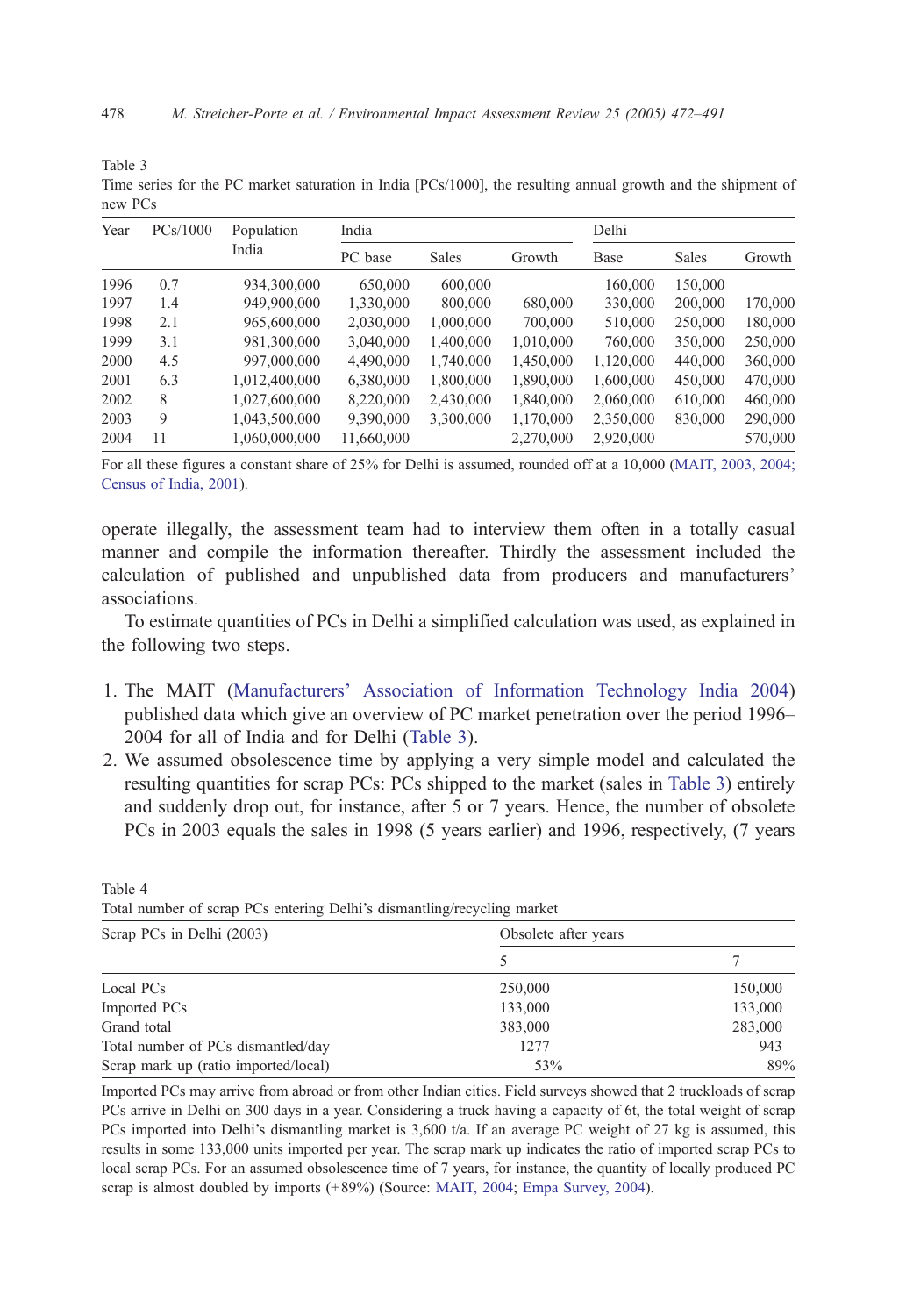<span id="page-7-0"></span>earlier). The obsolescence time is subsequently fixed to match the number of actually found scrap PCs (comparison of [Tables 3 and 4\)](#page-6-0). This obsolescence time is valid if it stays in a window of the actual life spans indicated by the age of current scrap PCs (somewhere between 5 and 9 years).

# 3. Results

A field survey was conducted in order to confirm these data as well as to derive quantified regional data of the city of Delhi. At the same time an iterative process with participants from Indian non-governmental organizations, and Swiss and Indian research institutes produced a model. The survey results are presented first, followed by the model calculations and the economic aspects of the material flow analysis.

# 3.1. Field survey

Traditionally Delhi has recycled large quantities of imported waste streams. This is also true for e-waste. Truckloads of scrap PCs arrive from all over India. Although the origin of this e-waste was not tracked, we distinguish between local e-waste (generated in Delhi) and imported e-waste (generated in India and abroad), ([Table 4\)](#page-6-0).

In order to confirm these quantities, the CRT (cathode ray tube/monitor) was identified as a tracer item mainly because in the e-waste recycling chain in Delhi all scrap CRTs are processed in a small number of informal enterprises. There it is possible to count the units processed daily. It was thus possible to estimate the annual total obsolete PCs (assuming one monitor per PC) and to confirm an obsolescence time of approximately 7 years (Table 5).

Mainly two stakeholders were identified to be involved in CRT handling:

- ! monitor dismantlers (very small informal enterprises, often in private households)
- ! CRT re-gunners (re-gunning=replacing the electron gun). These are small informal enterprises with several semi skilled workers and with some rather sophisticated equipment such as vacuum pumps to evacuate the re-gunned CRTs. The total number of re-gunning enterprises identified and operating in Delhi is 7. Their average daily output is 45–50 re-gunned CRTs totalling 320–350 re-gunned CRTs/day in Delhi.

Table 5 Summary of the assessment of CRT recycling units in Delhi

| Description                                        | Units/day |
|----------------------------------------------------|-----------|
| CRTs operational/day                               | 47        |
| CRTs being re-gunned $(320-350 \text{ units/day})$ | 350       |
| CRTs rejected for re-gunning/day                   | 544       |
| Total number of monitors/day                       | 941       |

The number of re-gunned units was assumed to be at the upper limit of the range. The resulting total number of monitors is approx. 941 per day, which corresponds well with an obsolescence time of 7 years, which would produce 943 scrap PCs per day (refer to [Table 3\)](#page-6-0).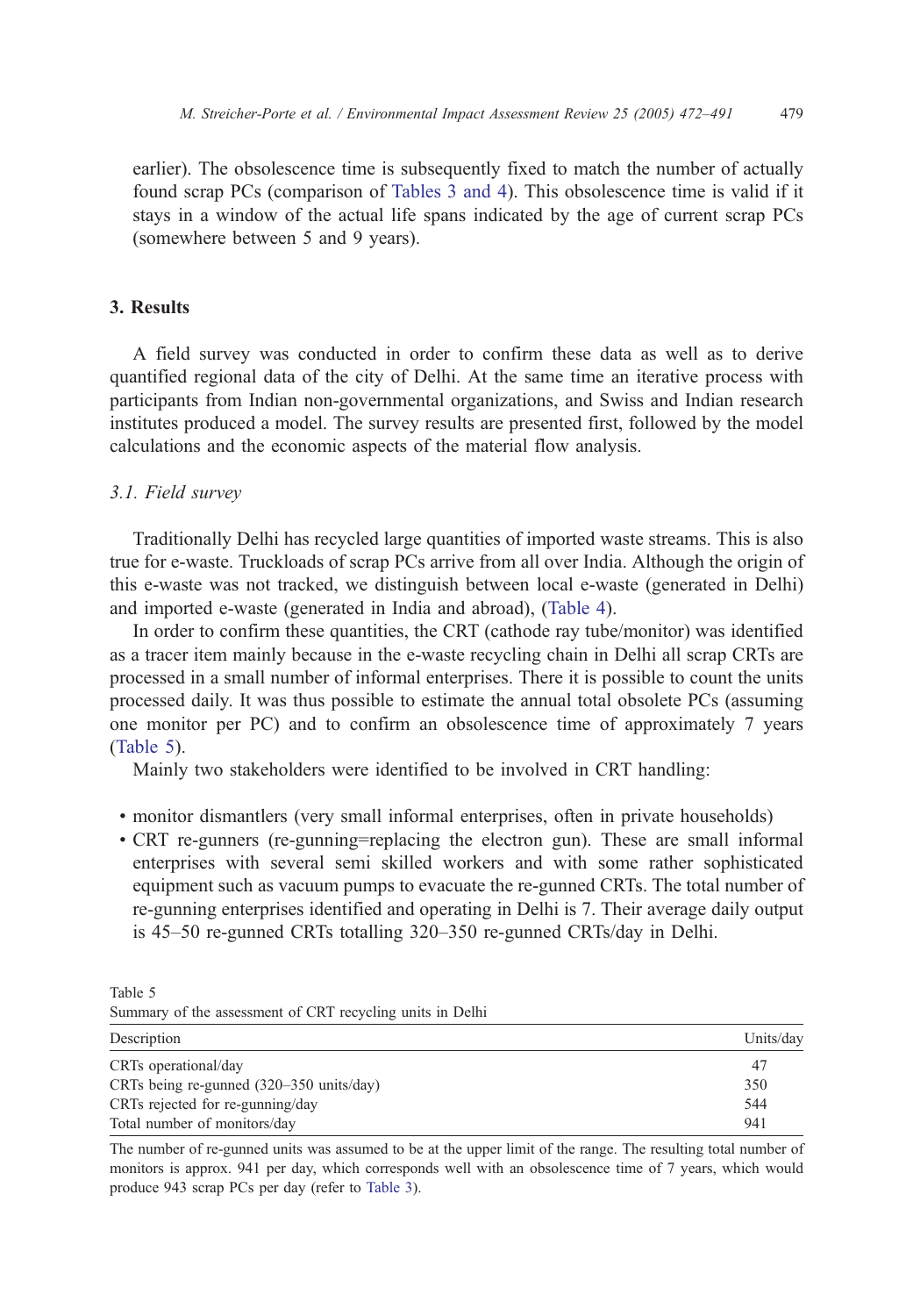Taking the timelines of Steps 1 and 2 we constructed the confirmed obsolescence time of CRT recycling/day and the scrap mark up factor from imported and locally produced PC scrap, yielding a timeline for obsolete PCs (Fig. 1).

#### 3.2. Model description

During a workshop in 2004, various stakeholders established a material flow model. Representatives from [ToxicsLink \(2005\)](#page-17-0) and [SAAHAS \(2005\),](#page-17-0) two Indian based NGOs, which have conducted surveys in the field of WEEE recycling, and the authors participated in this discourse. The resulting model ([Figs. 2, 3 and 4\)](#page-9-0) shows a chain of processes through which the tracer item PC was followed. The material flow was calculated for the year 2003.

The system can be split into two sections: pre- and post-recycling processes. [Fig. 2](#page-9-0) describes the material flow in kilograms per day of the pre-recycling processes. [Figs. 3 and](#page-10-0) 4 show the post-recycling processes. The process "Recycling" links the two sections of the system and at the same time symbolises a "point of no return". After entering the "Recycling" process, no items, components or material ever return directly to the prerecycling processes. The material recovered during the post-recycling processes may enter factories of manufactures or producers later, but in this study the material leaves the system simply for further use.

The boxes indicate processes, whereas the arrows show material flows for the scenarios 5 and 7 years' life span of a personal computer. The live spans have been calculated in order to estimate the potential output. The life span of a personal computer is one of the crucial values needed to calculate future loads of waste. [Darby and Obara \(2005\)](#page-16-0) outlined the consumer behaviour of WEEE disposal in the UK and [IRGSSA \(2004\)](#page-17-0) described a



**Development of PC scrap in Delhi** 

Fig. 1. Trend of growth rate of PC sales in the Delhi market and the resulting scrap PC projection using the procedures described above: the time series of PC sales is shifted 7 years into the future and scaled up with a factor 1.89 (mark up of 89% according to [Table 3\)](#page-6-0).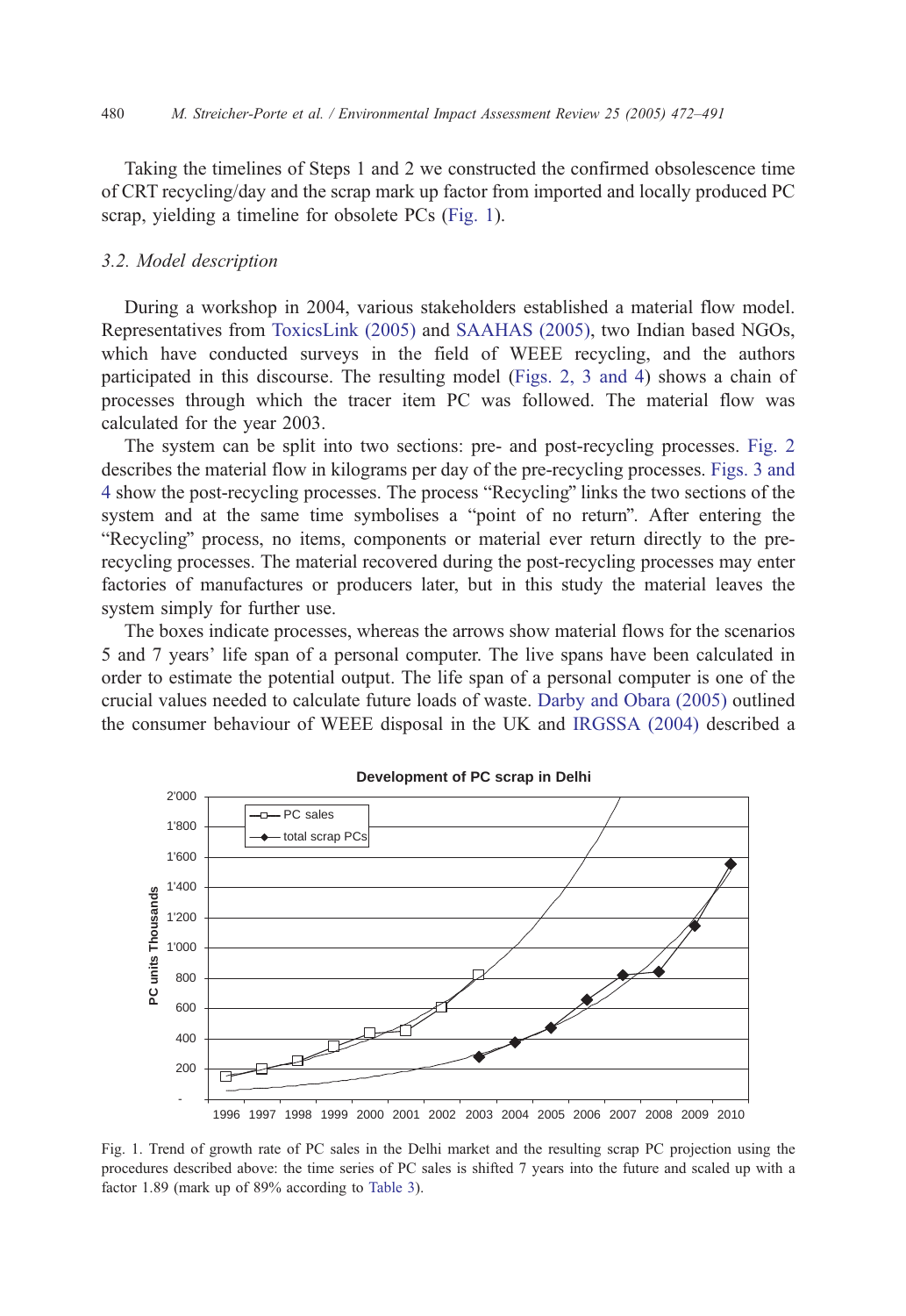<span id="page-9-0"></span>

Fig. 2. Material flow of the pre-recycling processes of the tracer item personal computer within the system border Delhi in kilogram/day. Balance calculated for the year 2003. The stock of the process consumer is according to [Table 3:](#page-6-0)  $2,350,000$  PCs (or  $86,330,000$  kg) plus "sales" minus "obsolete", (rounded off at three and four digits).

sophisticated chain of reuse and refurbishing of personal computers in Delhi. The life spans of 5 and 7 years as scenarios were chosen according to the estimations of these studies.

## 3.3. Material flow analysis

After the life span of a personal computer has expired, the tracer item enters the "Repair" process. The process chain is characterised by a forward supply chain including the cascade of the tracer good PC through the process chain. The daily input into the "Producer" process accounts for 3712 PCs for the 5 year scenario, and 2609 PCs for the 7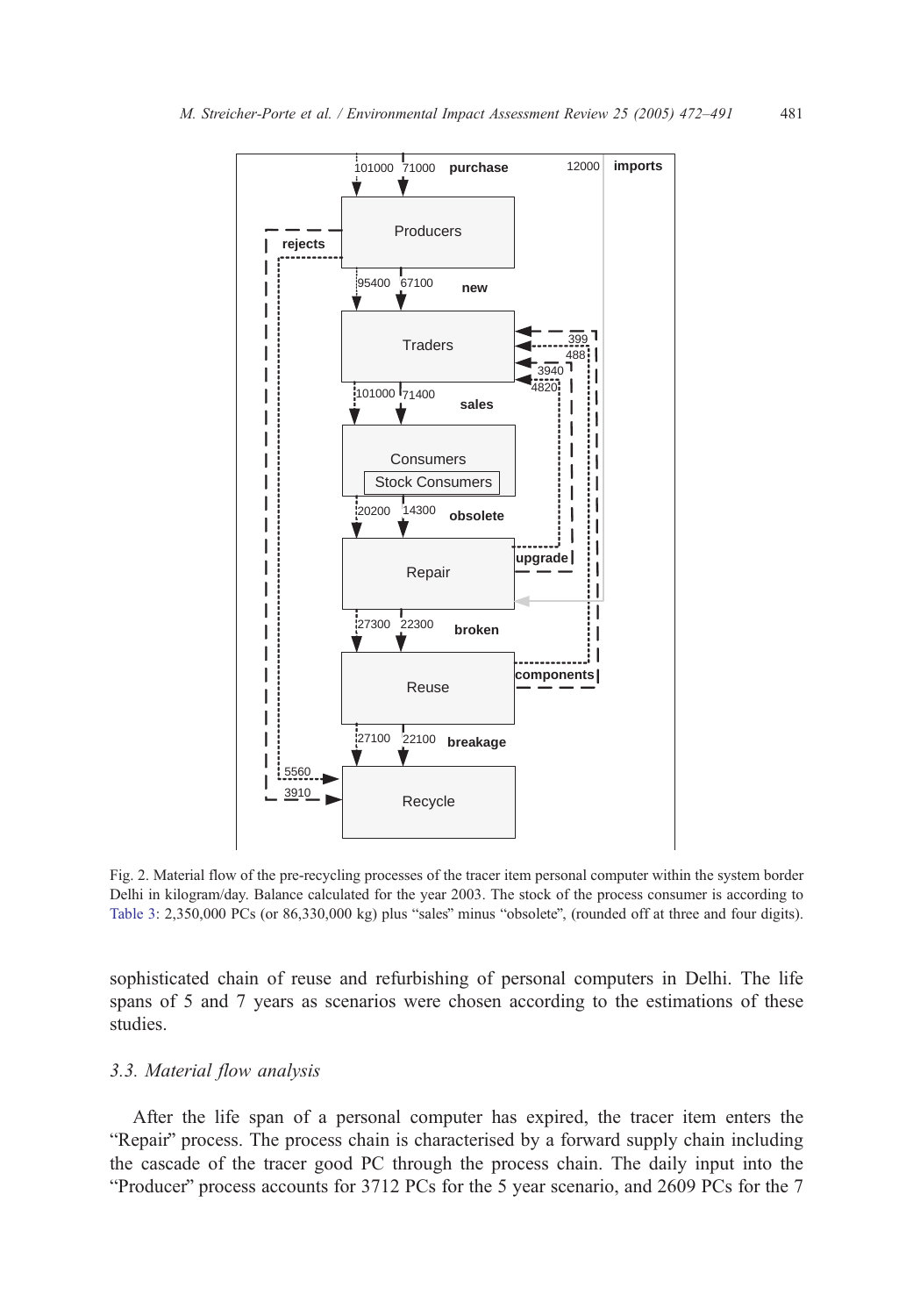<span id="page-10-0"></span>

Fig. 3. Material flow of the post recycling processes of the tracer item personal computer within the system border Delhi in kilograms/day. Balance calculated for the year 2003.

year scenario. About 441 PCs are imported daily into the system. This number is a rough estimate of the daily load brought into Delhi from the country or abroad. This import stream feeds into the "Repair" process, which sorts the functioning from the broken items. Five percent of the items produced are rejected and go directly into the "Recycling" process.



Fig. 4. Material flow of the post recycling processes of the tracer item personal computer within the system border Delhi in kilograms/day. Balance calculated for the year 2003.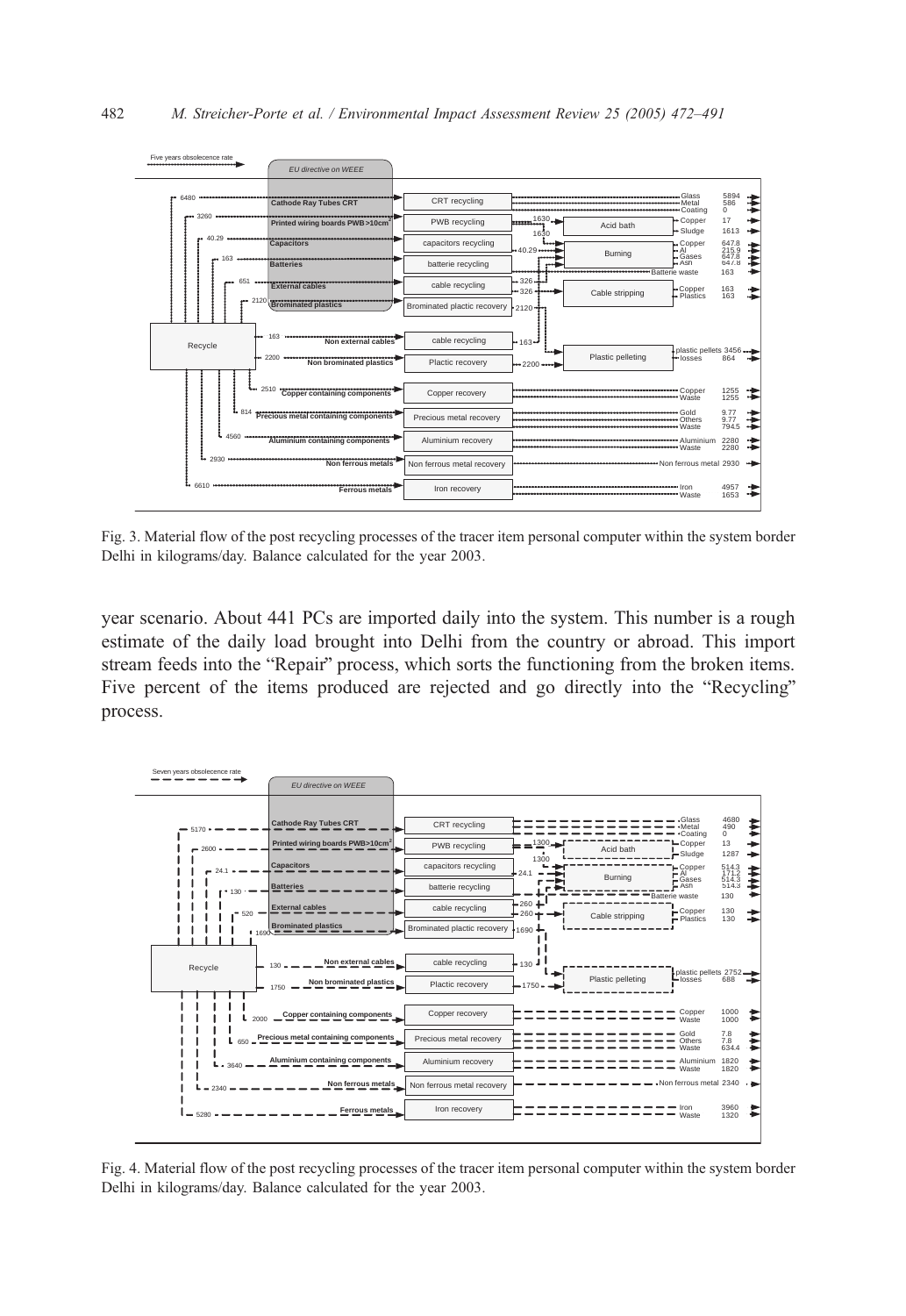The second characteristic is a reverse supply chain, which is of particular interest in counties such as India. The field assessment of this study revealed the existence of a vital refurbishing and upgrading industry, dealing exclusively with used personal computers. The back-log demand of different social strata in developing countries for PCs has fostered an informal industry, which specialises on the refurbishment and upgrade of used items. The numbers of the flow from the "Repair" to "Traders" processes shown in [Fig. 2](#page-9-0) include the upgrading of PCs with faster processors, increase in hard disc memory or other replacements of whole components. One example is the re-gunning of CRT tubes. This refurbishment includes several manufacturing processes as described above. The output is CRTs which are manufactured to produce unbranded PC monitors and re-enter the market through traders. With a medium weight of 12 kg per monitor the numbers shown in [Fig. 2](#page-9-0) account for 325 (7 years) and 398 (5 years) re-gunned CRTs per day. The field data of the discovered daily re-gunning rates are slightly lower (300–350) than these calculated data ([Table 5\)](#page-7-0). The reuse of components (flow from "Reuse" to "Traders") depicts the recycling of components—such as IC processing chips, memory cards, capacitors or other individual components—which enter the market by being sold after having their functionality checked.

The post recycling processes showed in [Figs. 3 and 4](#page-10-0) list the fractions of WEEE which have to be separated from the waste steam according to the EU directive on WEEE. The fractions have been calculated according the literature sources. Whereas the Minnesota report on recycling practices for used electronics ([Minnesota Office of Environmental and](#page-17-0) Assistance, 2001) provided information on the total fractions of plastics in PCs, [ToxicsLink \(2004\)](#page-17-0) provided information from the Handy and Harman Electronic Materials Group on the total material composition of PCs. [Richter et al. \(1997\)](#page-17-0) measured the content of components in and the medium material composition of printed wiring boards (PWB). The [IRGSSA \(2004\)](#page-17-0) report calculated the medium weight of a PC monitor and the share of that comprised by cathode ray tube glass. The Indian specific recycling processes discovered during the field survey are indicated.

The manner in which the Indian recycling system deals with these fractions is illustrated in the following graph. By comparing the EU requirements to the existing recycling processes in Delhi, it may be noted that the Indian recycling system already complies with a regulative instrument such as that of the directive. The reason for and goal of this comparison is to draw attention to the general lack of clear guidelines for the management of WEEE and the presumption that some practices of informal industries in developing countries already conform to legal requirements. For example, the recycling of plastics in India separates all sorts of different plastics, produces plastic pellets and feeds them into the plastic industry. These markets are particularly dependent on the current price of plastic pellets or raw materials for the plastic producing industry. Nevertheless a sound system of recycling plastics was observed during the field survey of this study.

The largest material flow for the tracer item PC occurs within the CRT recycling and produces CRT glass (5984/4680 kg/day), (amounts for the 5/7 year scenario are given in brackets, note from the editors). Current glass recycling in India does not consider the hazardous substances contained in CRTs' coating. The glass from CRTs is fed into a secondary glass market. Glass containing heavy metals and other contaminations enable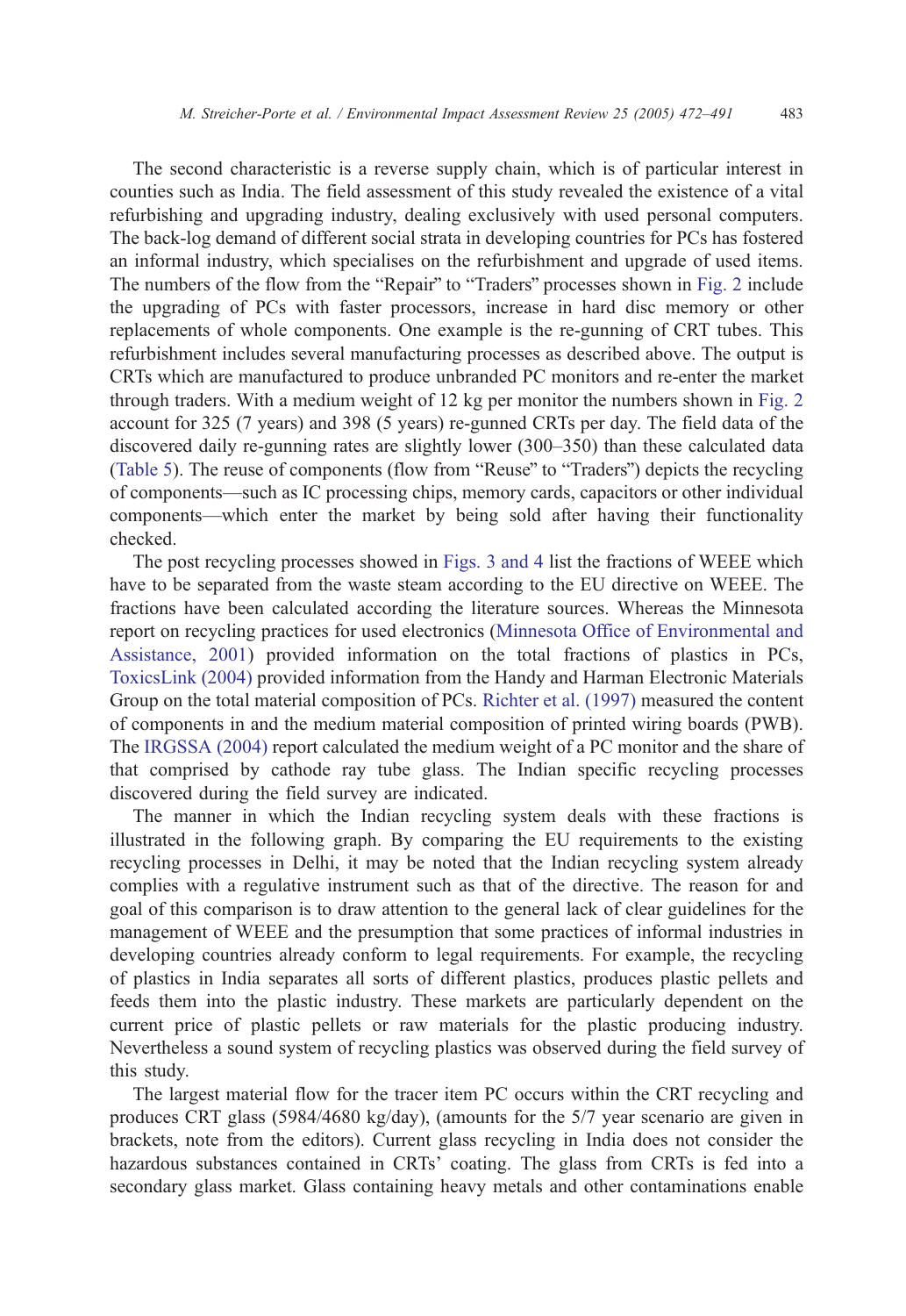<span id="page-12-0"></span>the melting of glass at a lower temperature and is therefore welcomed by second-rate glass manufacturers.

Plastics constitute the third largest flow (3456/2752 kg/day). This amount in addition to the amount of burned plastic in the system adds up to the total amount of plastic in a PC. Halogenated plastics are of particular environmental and human toxicological concern; examples of them include: PCBs (polychlorinated dibenzo-p-dioxins (PCDDs) and polychlorinated dibenzofurans (PCDFs)), substances with similar properties such as polybrominated biphenyls (PBB), polybrominated diphenyl ethers (PBDEs) and tetrabromobisphenol a (TBBP-A). PCBs are very persistent in the environment since they are very resistant to biodegradation. In addition, they are fat soluble, and tend to accumulate in organisms, with those highest in the food chain being most affected. Heating and burning of materials containing PBBs, PBDEs and other brominated flame retardants can produce polybrominated dibenzo-p-dioxins and dibenzofurans, which have similar toxicological effects similar to those of chlorinated dioxins ([WHO, 1998\)](#page-18-0). Halogenated plastics are flame retardant and abundantly used in electronic consumer products. The process of plastic recycling has to be assessed in a more detailed manner in order to estimate environmental impacts; nevertheless the fate of the plastics after they leave the system has to be included if the overall burden is to be properly evaluated.

The metal fractions of the recycling process are iron (4957/3960 kg/day), aluminium (2280/1820 kg/day), copper (1255/1000 kg/day) and precious metals (19.54/15.6 kg/day). These fractions are probably recycled in smelters, as they either form a large flow or contain valuable materials. The nonferrous metals are a mixed flow of a whole range of metals. In the order of prominence this flow contains lead, zinc, tin, nickel and others. This flow needs further examination, as the study revealed no information of the future fate and behaviour of these metals.

### 3.4. Economic aspects of the MFA

The economic analysis of the recycling system revealed the following information: The monetary flows of the pre-recycling processes are much greater than those from the post-

| Economic evaluation of the refurbishing or upgrading processes |                                                      |         |                             |  |  |
|----------------------------------------------------------------|------------------------------------------------------|---------|-----------------------------|--|--|
| Scenario                                                       | INR/refurbished or upgraded<br>items (min. and max.) | \$/item | $\frac{\text{d}}{\text{d}}$ |  |  |
| <b>Monitors</b>                                                |                                                      |         |                             |  |  |
| 5 years                                                        | 6000                                                 | 137     | 54,595                      |  |  |
| 5 years                                                        | 9000                                                 | 206     | 81,893                      |  |  |
| 7 years                                                        | 6000                                                 | 137     | 44,582                      |  |  |
| 9000<br>7 years                                                |                                                      | 206     | 66,872                      |  |  |
| PCs                                                            |                                                      |         |                             |  |  |
| 5 years                                                        | 10,000                                               | 229     | 40,466                      |  |  |
| 5 years                                                        | 15,000                                               | 343     | 60,700                      |  |  |
| 7 years                                                        | 10,000                                               | 229     | 33,150                      |  |  |
| 7 years                                                        | 15,000                                               | 343     | 49,726                      |  |  |

Table 6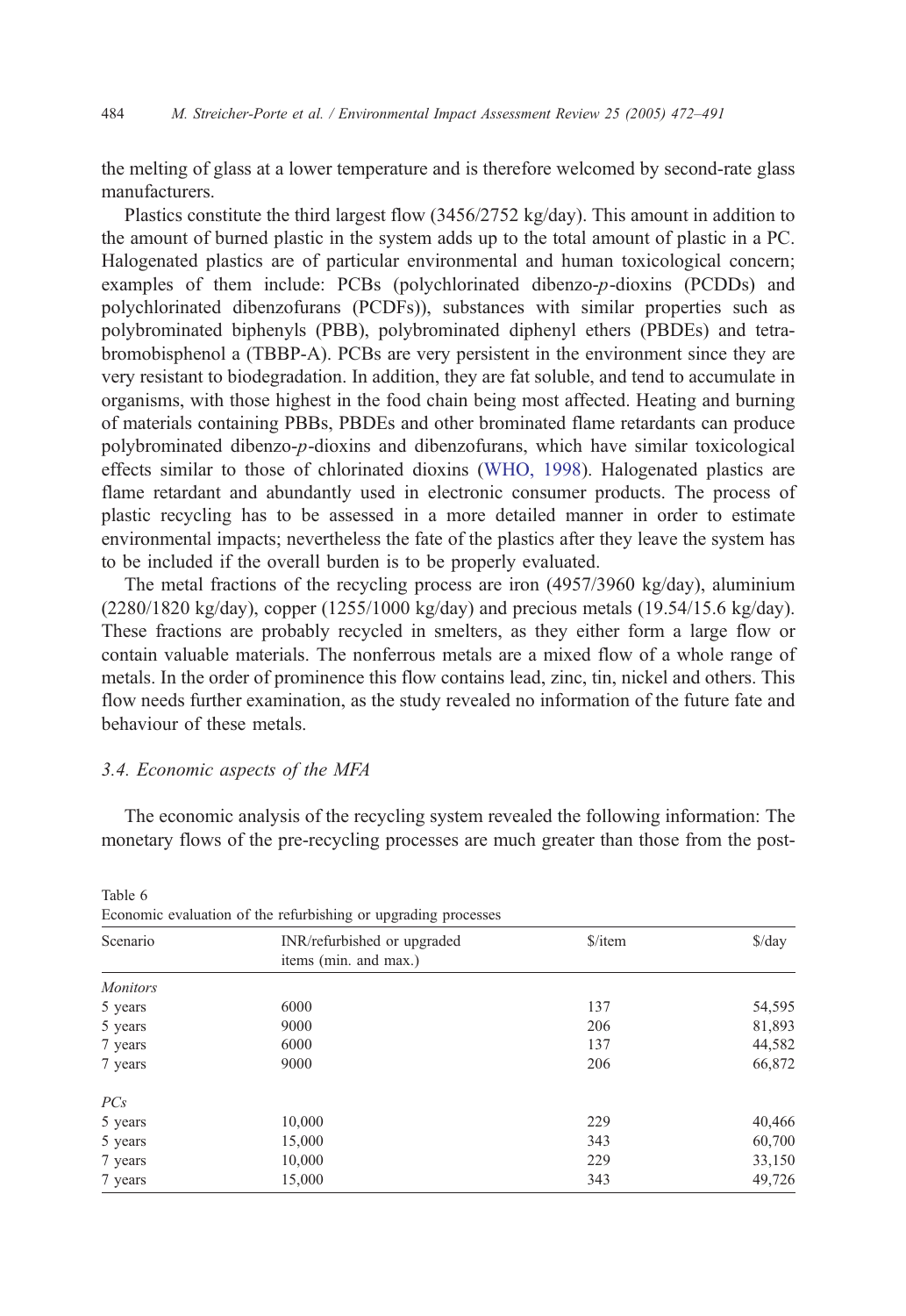| Scenario               | Recovered material | $\frac{\sqrt{2}}{2}$ | $\frac{\text{d}}{\text{d}}$ | $\frac{0}{0}$ | $\frac{0}{0}$ |
|------------------------|--------------------|----------------------|-----------------------------|---------------|---------------|
|                        | Gold               |                      |                             |               |               |
| 5 years                | 9.77               | 13,721.93            | 13,4063                     | 81.97         |               |
| 7 years                | 7.8                | 13,721.93            | 10,7031                     |               | 85.07         |
|                        | Silver             |                      |                             |               |               |
| 5 years                | 9.77               | 228.27               | 2230                        | 1.36          |               |
| 7 years                | 7.8                | 228.27               | 1781                        |               | 1.42          |
|                        | Aluminum           |                      |                             |               |               |
| 5 years                | 2280               | 1.95                 | 4444                        | 2.72          |               |
| 7 years                | 1820               | 1.95                 | 3547                        |               | 2.82          |
|                        | Copper             |                      |                             |               |               |
| 5 years                | 1255               | 3.39                 | 7070                        | 4.32          |               |
| 7 years                | 1000               | 3.39                 | 5624                        |               | 4.47          |
|                        | Scrap              |                      |                             |               |               |
| 5 years                | 4957               | 0.10                 | 496                         | 0.30          |               |
| 7 years                | 3960               | 0.10                 | 396                         |               | 0.31          |
|                        | Plastic            |                      |                             |               |               |
| 5 years                | 3456               | 1                    | 3456                        | 2.11          |               |
| 7 years                | 2752               | 1                    | 2752                        |               | 2.19          |
|                        | Glass              |                      |                             |               |               |
| 5 years                | 5894               | 1                    | 5894                        | 3.60          |               |
| 7 years                | 4680               | 1                    | 4680                        |               | 3.72          |
| Sum of 5 year scenario |                    |                      | 163,547                     | 100           |               |
| Sum of 7 year scenario |                    |                      | 12,5811                     |               | 100           |

<span id="page-13-0"></span>Table 7 Economic evaluation of the material recovery of the recycling processes

recycling. This is hardly surprising, as a functional PC has a value far greater than the value of its material, no matter whether new or second hand. The "upgrade" flow from "Repair" to "Traders" results in a considerable monetary flow. These monetary flows have to be handled with caution, as they only refer to the surplus obtained from sales of refurbished or upgraded PCs or CRT monitors. Costs for additional components, wages, packing and transport costs have not been included in this calculation. In order to calculate the value added to the recycling system through upgrading and refurbishing, the exact input of all intermediate costs have to be considered. For this, a more detailed economic data inquiry is necessary.

The extent to which revenue can be gained by upgrading PCs depends upon several factors. The age of a computer, its brand, processor and general condition are just of the many factors which influence the second hand market in India. The value of a used computer also depends on the cost of new computers, which currently range from 15,000 to 20,000 Indian Rupees (INR) for a PC of 2.4 GB. The rough cost of second hand computers (up to 2–3 years old) ranges from approximately 2000–3000 INR for a monitor, 6000–9000 for a control unit (CPU) and 2000–3000 for a printer (authors' own investigations). The overall revenue generated by the process "Repair" (by means of refurbishing and upgrading monitors and PCs) ranges from 40000 to 80000 US dollars (USD) per day for the 5 year scenario, and from 30000 to 70000 USD for the 7 year scenario (Table  $6$ ).<sup>1</sup> The scenarios have been calculated for monitors and PCs, as the field

<sup>&</sup>lt;sup>1</sup> Calculated on the 8th of April 2005 with international exchange rates.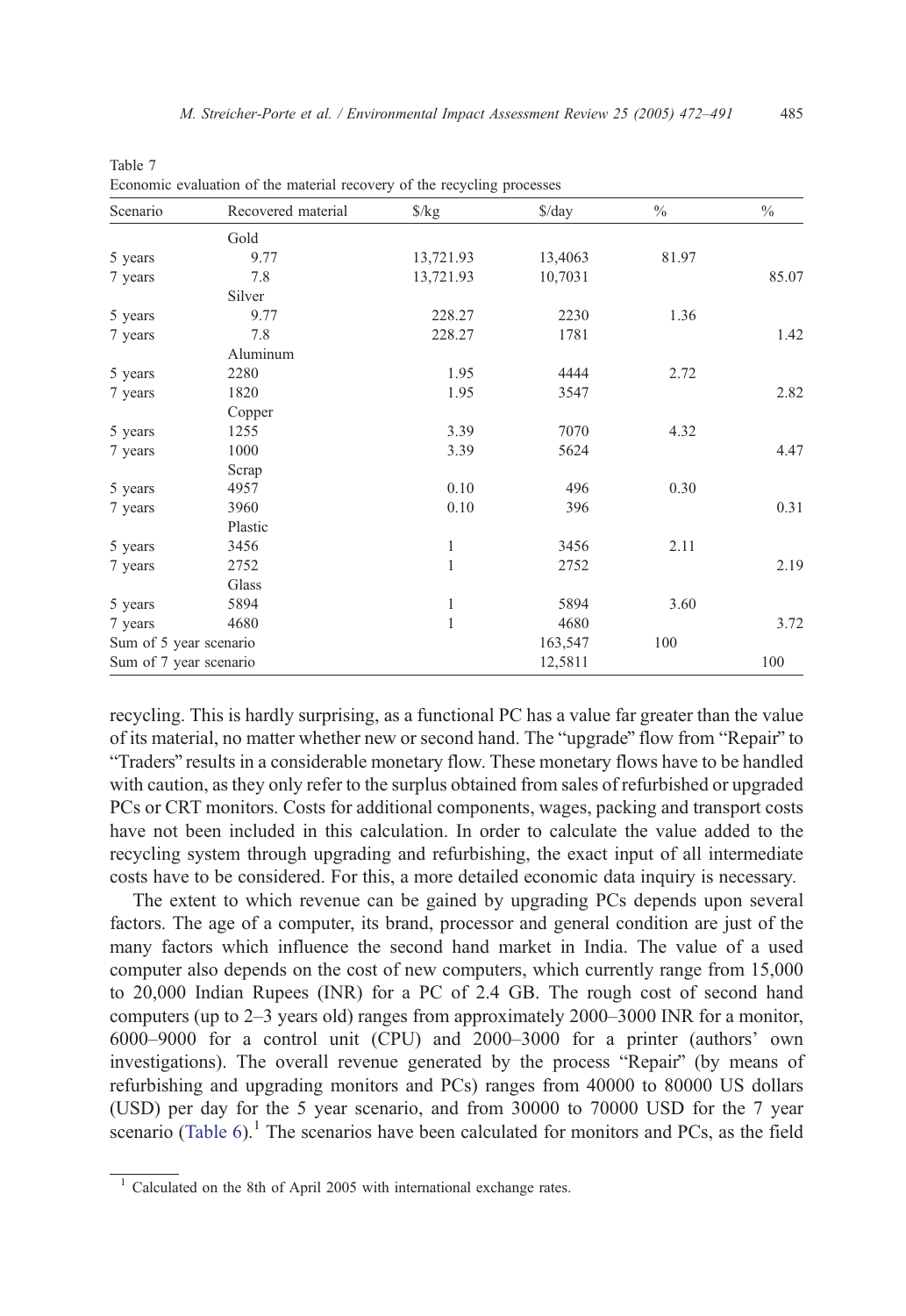study only provides an estimate for the daily rate of refurbished CRTs. One can suppose that for each CRT refurbished one monitor will re-enter the market. The calculation of the refurbished or upgraded PCs was carried out accordingly. Employment created through refurbishing and upgrading has yet to be analyzed in full.

The largest material flows of the post recycling system do not correlate with the monetary flows. The greatest monetary value of the material recycling is created by the precious metal content of personal computers. If one assumes that half the precious metal flow constitutes gold and the other half silver, these material recoveries would generate  $134,063/107,031$  USD for gold and  $2230/1781$  USD for silver per day.<sup>2</sup> The value of gold would account for more than 80% of all the material recovered during the recycling processes [\(Table 7\)](#page-13-0). Profits from sales of nonferrous metals have not been included in this calculation.

# 4. Discussion and conclusions

The refurbishment and upgrading of PCs and monitors constitute one of the key drivers of the pre-recycling processes. However the calculation of the monetary flow is only based on the market value of the upgraded or refurbished items. This scheme comprises one of the most effective mechanisms to: (i) create additional value and (ii) to prevent an accelerated flow rate through the whole system. The incentive is the increasing need for low cost personal computers among the ever-increasing group in the Indian population that uses computers. This market demand creates jobs and business in a second hand industry and at the same time decreases the overwhelming load of PC waste.

The precious metal flow is one of the key economic drivers of the system. The high material value of gold and concentrations of this metal of up to 4 g per PC create strong incentives to recover this material fraction.

The study has shown that the main material flows for the recycling processes split into glass, plastic and metal fractions. The glass fraction creates little economic incentive, as the material is extremely cheap and cannot be used for high quality products without better separation techniques. In terms of volume, however, the glass fraction outweighs all other flows.

Similarly, the plastic recycling creates raw materials for other industries, but does not gain in quality or price. Although the selling price of recycled plastic pellets depends on the cost of primary plastic production—and hence on fossil fuel prices, the study reveals the existence of effective plastic recycling for several different plastic fractions.

The metal flows split into ferrous metals (the second largest group of the whole system), aluminium, copper and mixed and precious metal flows. The first three flows most likely go to specialised smelters, as the material can be regained quite easily during such processes. The considerable amount of these flows will certainly be of interest to the smelting industries, although the overall generation of value through copper, iron and aluminium recovery contributes less than 10% to the value added.

<sup>2</sup> Calculated on the 30th of March 2005 with international trading prices.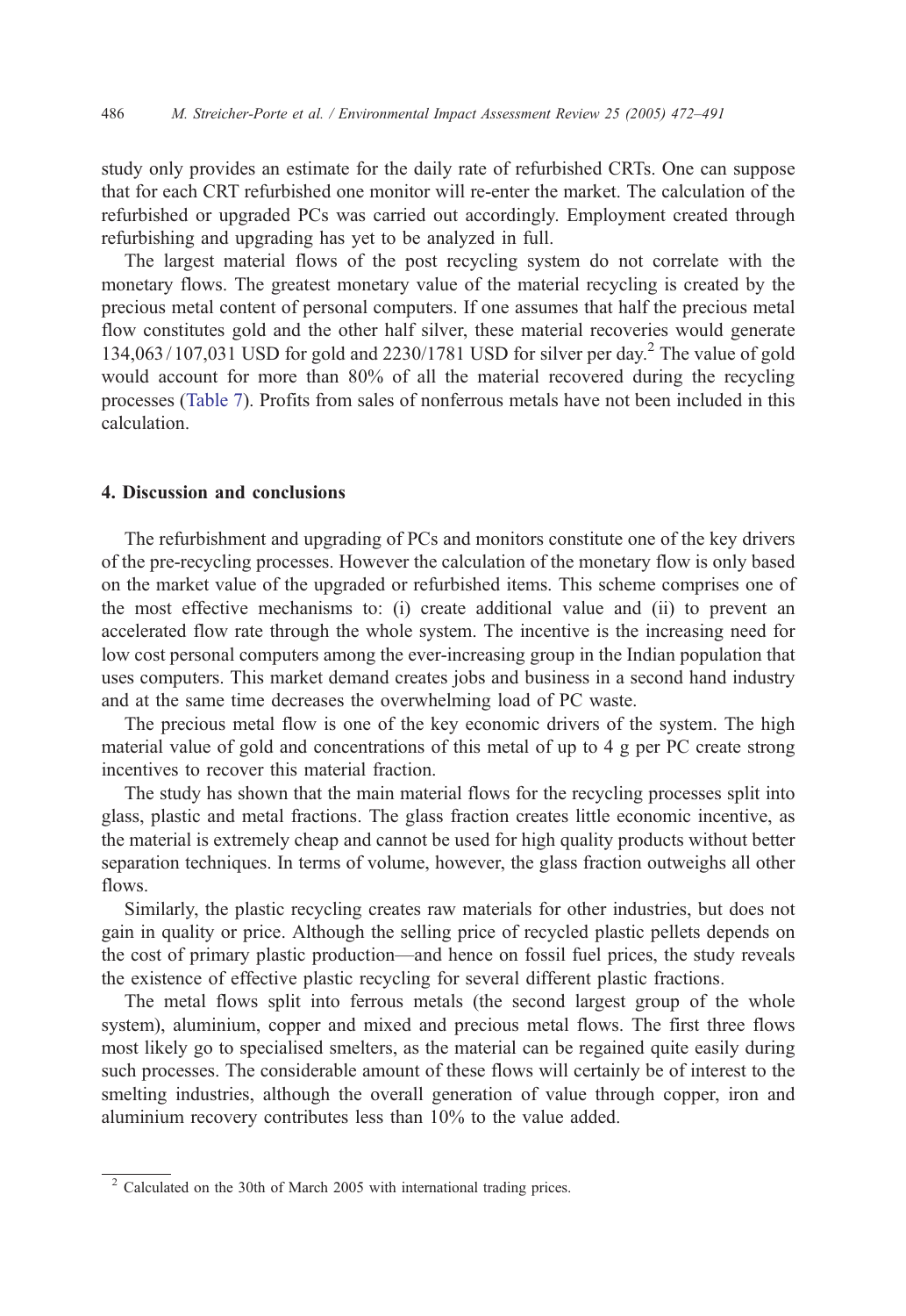<span id="page-15-0"></span>The fact that lead is potentially environmentally hazardous means that a future examination of the mixed metal flow must be undertaken, especially as lead constitutes a large fraction of this flow. Another metal of potential interest in this flow may be nickel.

Although the data base was not optimal, the methods applied in this study (such as the combination of a systematic analysis of material flows and economic values, as well as the field assessment) showed the potential to generate robust results. To develop a concise economic model of the whole MFA, detailed economic data on the informal industry will be required.

The model created allows the researcher to plan future assessments in a more focused way. Another research step will be the development of a dynamic model. Such a dynamic model would make the integration of data possible to describe (i) the continuously changing material composition of EEEs and (ii) the different life spans of EEEs, including changes in consumer behaviour.

The results of this research will be fed into the "Indo–Swiss–German national WEEE project" in India. In addition to this study, a research partnership project has been established among the University of Cape Town, the Bangalore based NGO "Resource Optimisation Initiative", the Swiss Laboratory for Materials Testing and Research, St. Gall, and the Federal Institute of Technology, Zurich. This study will contribute substantially to the further development of the model, as well as a monitoring tool for WEEE management and recycling.

#### Acknowledgements

The authors would like to thank the two anonymous reviewers for their helpful comments.

# References

- Adriaanse A, Bringezu S, Hammond A, Moriguchi Y, Rodenburf E, Rogich D, et al. Resource flows: the material basis of industrial economies. Washington D.C.
- Agarwal A, Singhmar A, Kulshrestha M, Mittal AK. Municipal solid waste recycling and associated markets in Delhi, India. Resour, Conserv Recycl:73 – 90.
- Allenby B. Clean production in context: an information infrastructure perspective. J Clean Prod 2004;12:833.
- Alonso JO, Rodrigo J, Castells F. Design for environment of electrical and electronic automotive components based on life cycle assessment. Int J Life Cycle Anal 2003 [[http://www.scientificjournals.com/sj/all/Pdf/aId/](http://www.scientificjournals.com/sj/all/Pdf/aId/5719) 5719.].
- Anders A, Gang Z, Johan L. LCA of electronic products—an environmental assessment of gallium arsenide monolithic microwave integrated circuit—system-in-a-package (sip) switch product (8 pp). Int J Life Cycle Anal 2004;9 LCA(1):45-52.
- Atlantic Consulting and IPU, 1998. (Institute for Product Development of the Technical University of Denmark), LCA Study of the Product Group Personal Computers in the EU Ecolabel Scheme. London.

Baccini P, Brunner PH. Metabolism of the anthroposphere. Berlin: Springer; 1991.

- Baccini P, Bader H-P. Regionaler stoffhaushalt: erfassung, bewertung und steuerung. Heidelberg: Spektrum Akademischer Verlag; 1996.
- Bader H-P, Baccini P, 1996. System-modelle und simulations-programme im umweltmanagement eine kritische analyse zum stand der technik. GAIA. p. 263 – 75.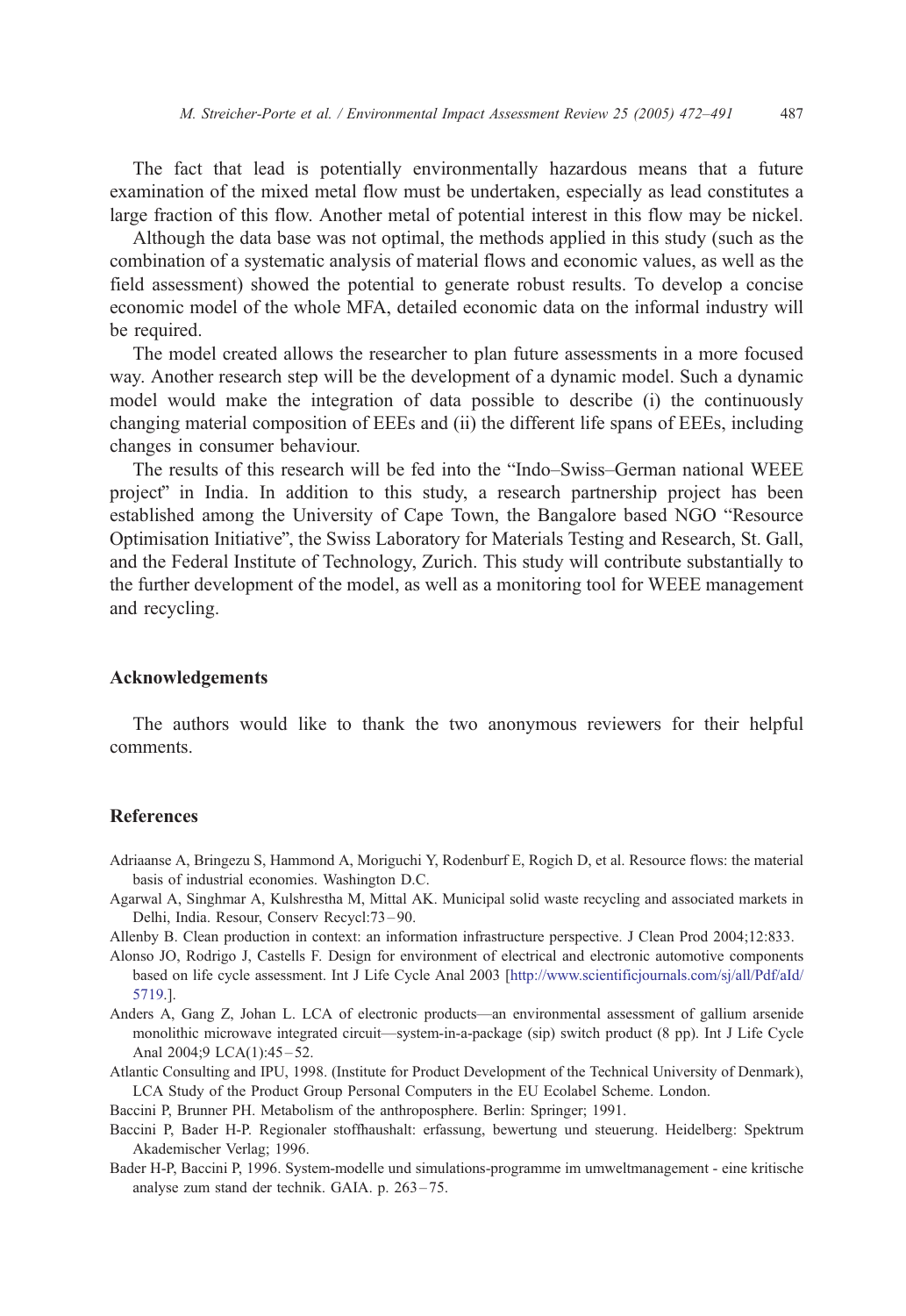- <span id="page-16-0"></span>Bader H-P, Real M, Scheidegger R. Large scale implementation of solar home systems in remote, rural areas. Clean Technol Environ Policy 2003;6:18 – 25.
- Bader H-P, Real M, Scheidegger R. Dynamic simulation on large-scale implementation of renewable energies: impact on greenhouse gas emissions, financial needs and sustainability. Clean Technol Environ Policy [Submitted to].
- Binder C, Bader H-P, Scheidegger R, Baccini P. Dynamic models for managing durables using a stratified approach: the case of Tunja, Columbia. Ecol Econ 2001;38:191 – 207.
- Binswanger M. Technological progress and sustainable development: different perspectives on the rebound effect What about the rebound effect? Ecol Econ 2001;36:119-32.
- Bringezu S. Material flow analysis—an overview SCOPE-workshop material flow analysis for sustainable resource management; 2000a. Wuppertal.
- Bringezu S. Ressourcennutzung in wirtschaftsräumen: stoffstromanalysen für eine nachhaltige raumentwicklung. Berlin: Springer; 2000b.
- Daniels PL. Approaches for quantifying the metabolism of physical economics: a comparative survey: Part II. Review of individual approaches. J Ind Ecol 2002;6(1):65 – 88.
- Daniels PL, Moore S. Approaches for quantifying the metabolism of physical economies: a comparative survey. J Ind Ecol 2002;6.
- Darby L, Obara L. Household recycling behaviour and attitudes towards the disposal of small electrical and electronic equipment. Resour, Conserv Recycl 2005.
- Datta M. Waste disposal in engineered landfills. Delhi, India7 Narosa Publishing House Private Limited; 1997.
- Duchin F. Industrial input–output analysis: implications for industrial ecology. Proc Natl Acad Sci 1992;89: 8851 – 8855.
- Duchin F. Structural economics: measuring change in technology, lifestyles, and the environment. Washington D.C: Island Press; 1998.
- EC. Directive 2002/95/EC of the European Parliament and of the Council of 27 January 2003 on the restriction of the use of certain hazardous substances in electrical and electronic equipment (RoHS) 2002a.
- EC. Directive 2002/96/EC of the European Parliament and of the Council of 27 January 2003 on waste electrical and electronic equipment (WEEE) 2002b.
- EEA. Waste from electrical and electronic equipment (WEEE). Copenhagen: European Environment Agency; 2003.
- Empa Survey, 2004. Draft final report 2004 on the assessment phase (Phase1) of the Empa/seco programme in Knowledge partnerships with developing and transition countries in e-waste recycling (unpublished report). Empa, Federal Institute of Material Testing and Research.
- Enviros. Potential markets for waste electronic and electrical equipment (WEEE). Retrieved June, 2002, from [http://www.londonremade.com/download\\_files/weee.doc.](http://www.londonremade.com/download_files/weee.doc)
- Faist M. Ressourceneffizienz in der Aktivität Ernähren: akteurbezogene Stoffflussanalyse. Zurich: Eidg. Technische Hochschule; 2000.
- Faist M, Kytzia S, Baccini P. The impact of household food consumption on resource and energy management. Int J Environ Pollut 2001;15(2):183 – 99.
- Gleiber J, Kuhndt M, Türk V. Virtual networking without a backpack? Resource consumption of information technology. In: Hilty L, Seifert E, Treibert R, editors. Information systems for sustainable development. Hershey: IDEA Group Publishing; 2005. p. 109-26.
- Graedel TE, Bertram M, Fuse K, Gordon RB, Lifset R, Rechberger H, et al. The contemporary European copper cycle: the characterization of technological copper cycles. Ecol Econ 2002;42:9.
- Hedbrant J. Structuring empirical knowledge on environmental issues. Linkop Stud Arts Sci 2003;283.
- Hendriks C, Obernosterer R, Müller D, Kytzia S, Baccini P, Brunner PH. Material flow analysis: a tool to support environmental policy decision making Case studies on the city of Vienna and the Swiss lowlands. Local Environ  $2000;5(3):311-28$ .
- Hilty L, Behrendt S, Binswanger M, Bruinink A, Erdmann L, Fröhlich J, et al. The precautionary principle in the information society—impacts of pervasive computing on health and the environment. Bern: TA-Swiss; 2003.
- Hischier R, Reichart I. The environmental impact of getting the news A comparison of on-line, television, and newspaper information delivery. J Ind Ecol.
- Hug F, Baccini P. Physiological interactions between highland and lowland regions in the context of long-term resource management. Mt Res Dev 2002;22(2):168 – 76.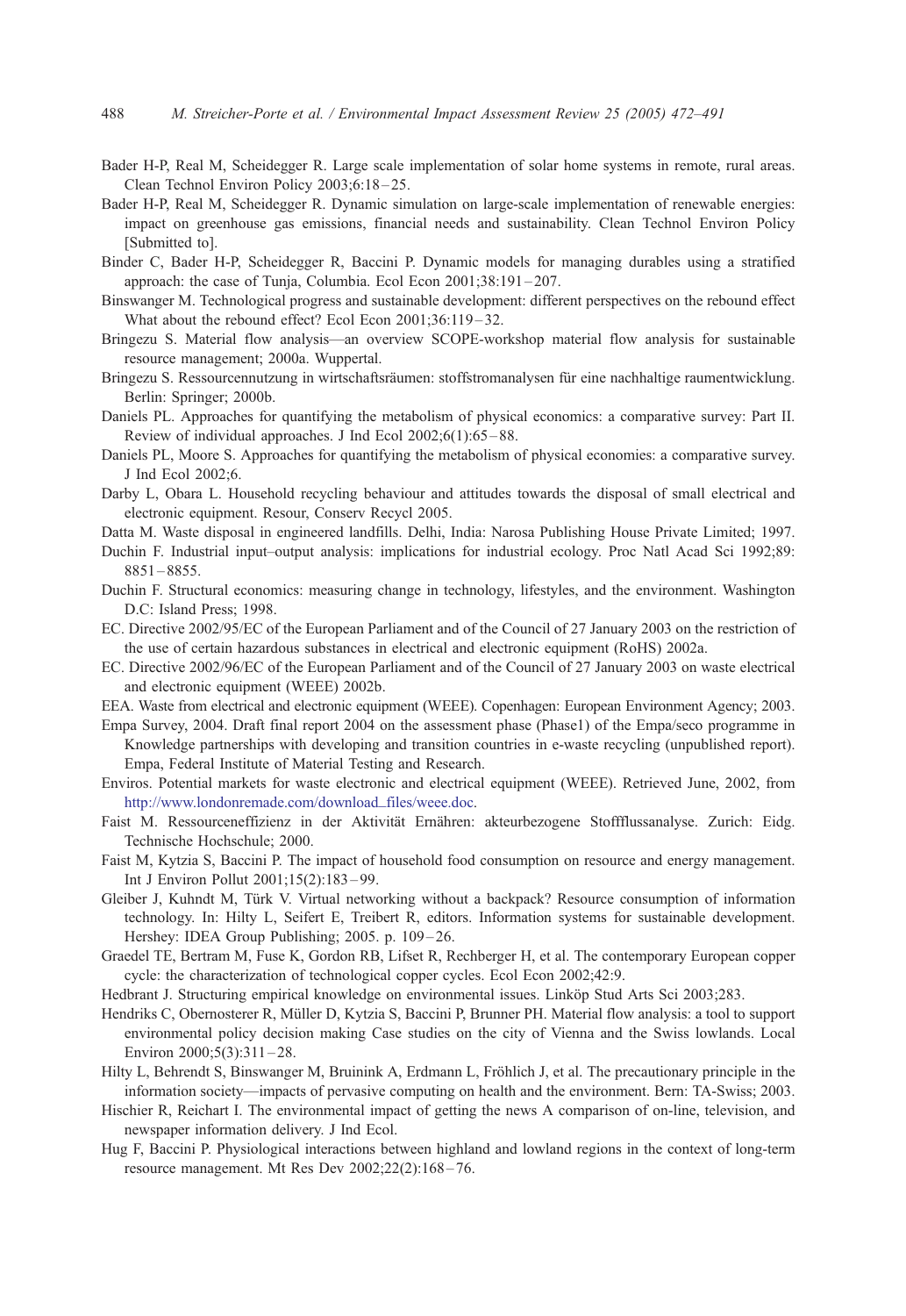<span id="page-17-0"></span>Hug F, Bader H-P, Scheidegger R, Baccini P. A dynamic model to illustrate the development of an interregional energy household to a sustainable status. Clean Technol Environ Policy 2004;6:138-48.

India Co. Primary census abstract, census of India. Office of the Registrar General; 2001.

- IRGSSA. E-waste business in Delhi, final report (unpublished data). International Resource Group, Delhi; 2004.
- Johnstone FM. Energy and mass flow of housing: a model and example. Build Environ 2001;36:27 41.

Keynote. Waste management: keynote market report, 7th ed. Middlesex: Keynote Ltd.; 2003.

- Kohler N, Hassler U, Paschen N, editors. Stoffströme und Kosten in den Bereichen Bauen und Wohnen. Berlin: Springer; 1999.
- Kwonpongsagoon S, Bader H-P, Moore SJ. Modelling the cadmium flow in Australia, based on a substance flow analysis. Environ, Dev Sustain 2005 [Submitted to].
- Kytzia S, Nathani C. Bridging the gap to economic analysis: economic tools for industrial ecology. Prog Ind Ecol 2004;1.
- Kytzia S, Faist M, Baccini P. Economically-extended-MFA: a material flow approach for a better understanding of food production chain. J Clean Prod 2004;12:877 – 89.
- Leontief W. Input–output economics. New York, Oxford: University Press; 1966.
- LRD. Des chercheures suisses au secours du recyclage des ordinateurs an Asie. LaRevueDurable; 2005. p. 42 4.
- MAIT. MAIT-annual report 2003. Manufacturers Association for Information Technology. Delhi; 2003
- MAIT, 2004. Manufacturers Association for Information Technology, computer penetration rates, (unpublished data).
- Matthews HS, Hendrickson CT. The economic and environmental implications of centralized stock keeping. J Ind Ecol 2002;6.
- Matthews E, Amann C, Fischer-Kowalski M, Hüttler W, Kleijn R, Moriguchi Y, et al. The weight of nations, material outflows form industrial economies. Washington D.C7 World Resources Institute; 2000.
- MCC, 1996. Microelectronics and Computer Technology Corporation, Electronics Industry. Environmental Roadmap, Austin, TX. Retrieved March 2005, from [http://www.svtc.org/cleancc/pubs/sayno.htm.](http://www.svtc.org/cleancc/pubs/sayno.htm)
- Miller RE, Blair PD. Input–output analysis. Foundations and extensions 1985.
- Minnesota Office of Environmental and Assistance. Recycling used electronics. Report of Minnesota's demonstration project 2001.
- Müller D. Modellierung, simulation und bewertung des regionalen holzhaushaltes. Untersuchung der wald-und holzwirtschaft in einer nachhaltigen regionalentwicklung. Zurich: ETHZ; 1998.
- Müller D, Bader H-P, Baccini P. Physical characterization of regional timber management for a long-term scale. J Ind Ecol 2004;8:65 – 88.
- Ogilvie SM. WEEE and hazardous waste. Oxfordshire: AEA Technology Environment; 2004.
- Real M. A methodology for evaluating the metabolism in the large scale introduction of renewable energy systems. [http://e-collection.ethbib.ethz.ch/cgi-bin/show.pl?type=diss&nr=12937.](http://e-collection.ethbib.ethz.ch/cgi-bin/show.pl?type=diss&nr=12937) 1998.
- Redle M. Kies-und energiehaushalt urbaner regionen in abhängigkeit der siedlungsentwicklung. Zürich: ETHZ; 1999.
- Richter H, Lorenz W, Bahdir M. Examination of organic and inorganic xenobiotics in equipped printed circuits. Chemosphere 1997;35(1/2):169 – 79.
- SAAHAS. from [http://www.saahas.org/;](http://www.saahas.org/) 2005
- Schmid T, Bader H-P, Scheidegger R. Food consumption and nutrient flows—the urban flow of nitrogen for the activity to nourish since 1870s. J Ind Ecol 2004 [Submitted to].
- Sinha D. The management of electronic waste: a comparative study on India and Switzerland. St. Gallen: University of St. Gallen; 2004.
- Sörme L. Urban heavy metals stocks and flows. Linköp Stud Arts Sci 2003;270.
- Spatari S, Bertram M, Fuse K, Graedel TE, Shelov E. The contemporary European zinc cycle: 1-year stocks and flows. Resour, Conserv Recycl 2003;39:137.
- Steiner S. Risk assessment of e-waste burning in Delhi, India. Zurich: Federal Institute of Technology ETH; 2004. The Economist. The Economist, 29.01.2005; 2005. p. 56. London.
- ToxicsLink. Scrapping the hi-tech myth, computer waste in India. Delhi; 2003.
- ToxicsLink. E-waste in Chennai, time is running out. Chennai; 2004.

ToxicsLink. from [http://www.toxicslink.org/;](http://www.toxicslink.org/) 2005.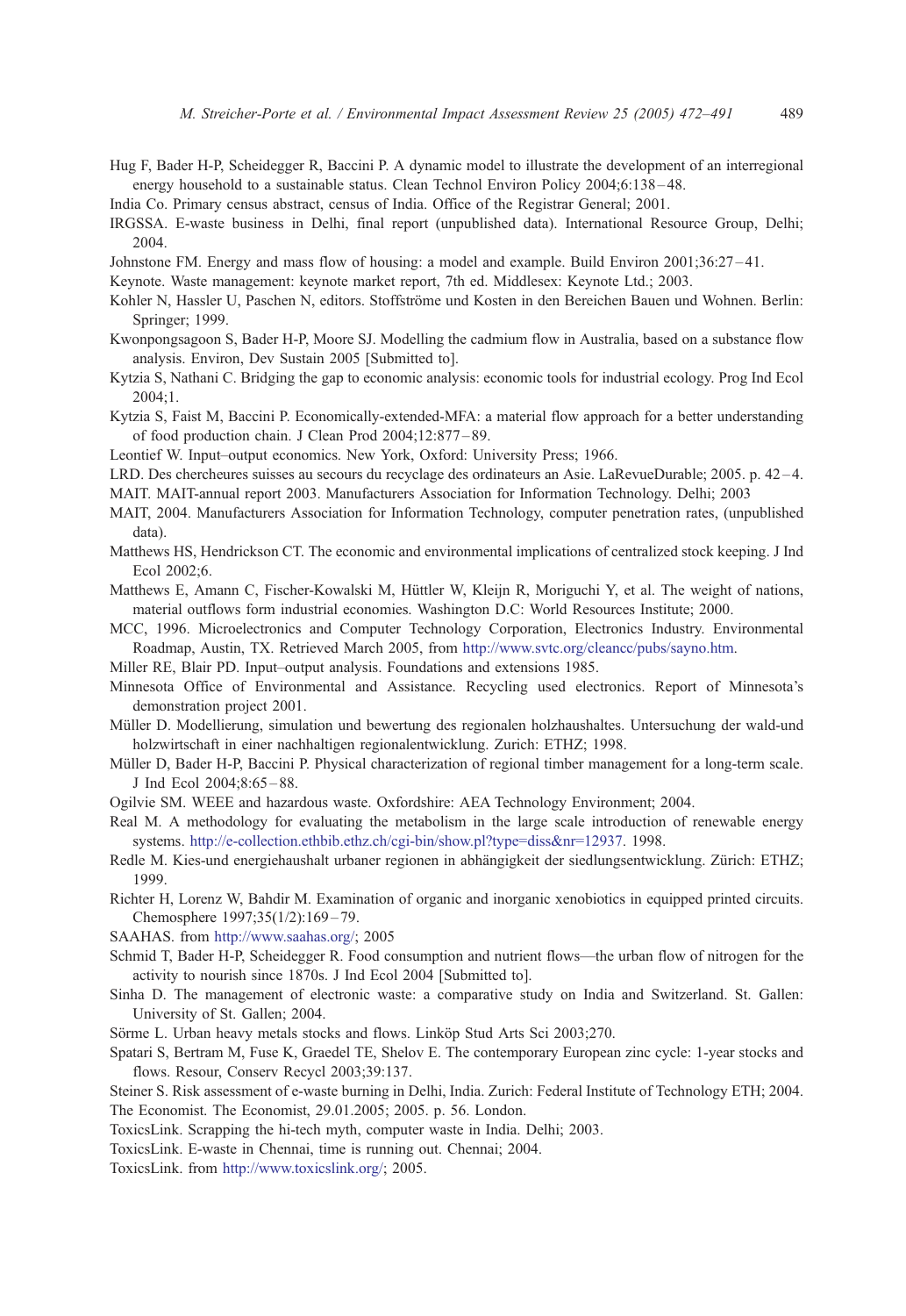- <span id="page-18-0"></span>Vehlow J, Bergfeldt B, Hunsinger H, Seifert H, Mark FE. Bromine in waste incineration, partitioning and influence on metal volatilisation. Int J Life Cycle Anal 2003.
- van der Voet E. Substances form cradle to grave—development of a methodology for the analysis of substance flows through the economy and the environment of a region. Dordrecht: Leiden University; 1996.
- van der Voet E, Guinee JB, Udo de Haes HA, editors. Heavy metals: a problem solved? 2000. Dordrecht: Kluwer Academic Publishers; 2000.
- Vexler D, Bertram M, Kapur A, Spatari S, Graedel TE. The contemporary Latin American and Caribbean copper cycle: 1 year stocks and flows. Resour, Conserv Recycl 2004;41:23.
- WHO. Environmental health criteria 205: polybrominated dibenzo-p-dioxins and dibenzofurans. Geneva: World Health Organisation; 1998.
- Zeltner C, Bader H-P, Scheidegger R, Baccini P. Sustainable metal management exemplified by copper in the USA. Reg Environ Change 1999;1:31 – 46.

Martin Streicher-Porte, Swiss Federal Institute of Technology, ETH.

Martin Streicher-Porte is currently doing a PhD in the field of electronic waste management and recycling at the Chair of Regional Resource Management at ETH/Zurich. This study combines a Material Flow Analysis with economic data to determine the driving forces of the investigated system. He is also working with South African and Indian partners on the introduction and promotion of Industrial Ecology methods in developing and transitory countries. Martin Streicher-Porte holds a degree in environmental science and environmental education.

Rolf Widmer, Technology and Society Lab, Empa, Swiss Federal Laboratories for Materials Testing and Research.

Rolf Widmer received his MSc in electrical engineering and his MBA for development co-operation from the Swiss Federal Institute of Technology in Zurich (ETH). For several years he was with the Institute for Quantum Electronics at the ETH. Recently he joined the Technology and Society Lab at Empa in Switzerland, a research institution belonging to the ETH domain. He is leading the project "Knowledge Partnerships in eWaste Recycling" which started in mid 2003. Before that he mainly worked in the field of rural energy supply in developing countries based on renewable energies. He managed technical cooperation projects in several countries and headed the R&D department on control systems at entec ag, a Swiss company he co-founded and which specializes in decentralized hydro power for rural energy supply. Rolf Widmer is the author of several publications in this field.

Amit Jain, IRG Systems South Asia Pvt. Ltd.

Amit Jain, Managing Director with IRG Systems South Asia Pvt. Ltd., has more than 15 years of national and international work experience in the area of environment and energy. He has extensively worked in the area of environmental planning, policy, institutional strengthening, capacity building, project management, monitoring and financing of projects. He has executed projects involving environmental impact and liability assessment, Hazan and Hazop studies, pollution abatement and control, financing, risk identification, risk analysis, financial modelling, project planning and development, management and monitoring and privatisation. He has worked as team leader for a pilot level e-waste assessment study for Delhi. He is member of the "National Working Group" on e-Waste" Government of India. He has completed B.Tech., Chemical Technology, M.Tech Environmental Biotechnology and MBA with a specialization in Finance.

#### Hans-Peter Bader, EAWAG, Swiss Federal Institute for Environmental Science and Technology.

Hans-Peter Bader, ( Dipl.Phys. ETH Dr.sc.nat.). Born 1953, in Winterthur (ZH), Switzerland. Master of Science in Theoretical Physics: Swiss Federal Institute of Technology (ETH) Zurich, Switzerland. 1978, Philosophical Doctor in Theoretical Physics: Swiss Federal Institute of Technology (ETH) Zurich, Institute for Theoretical Physics, Switzerland, 1980. Professional Experience: 1990–to date senior researcher at EAWAG, Swiss Federal Institute for Environmental Science and Technology, Dübendorf, Switzerland. 1986–1990 senior research member at the Institute for Research of Snow and Avalanches Weissfluhjoch-Davos, Switzerland. 1984– 1986,senior researcher in the laboratory of central-research of Balzers AG, Principality of Lichtenstein. He was research member at the Institute for Theoretical Physics, Swiss Federal Institute of Technology (ETH) Zurich, Switzerland from 1980 to 1984.